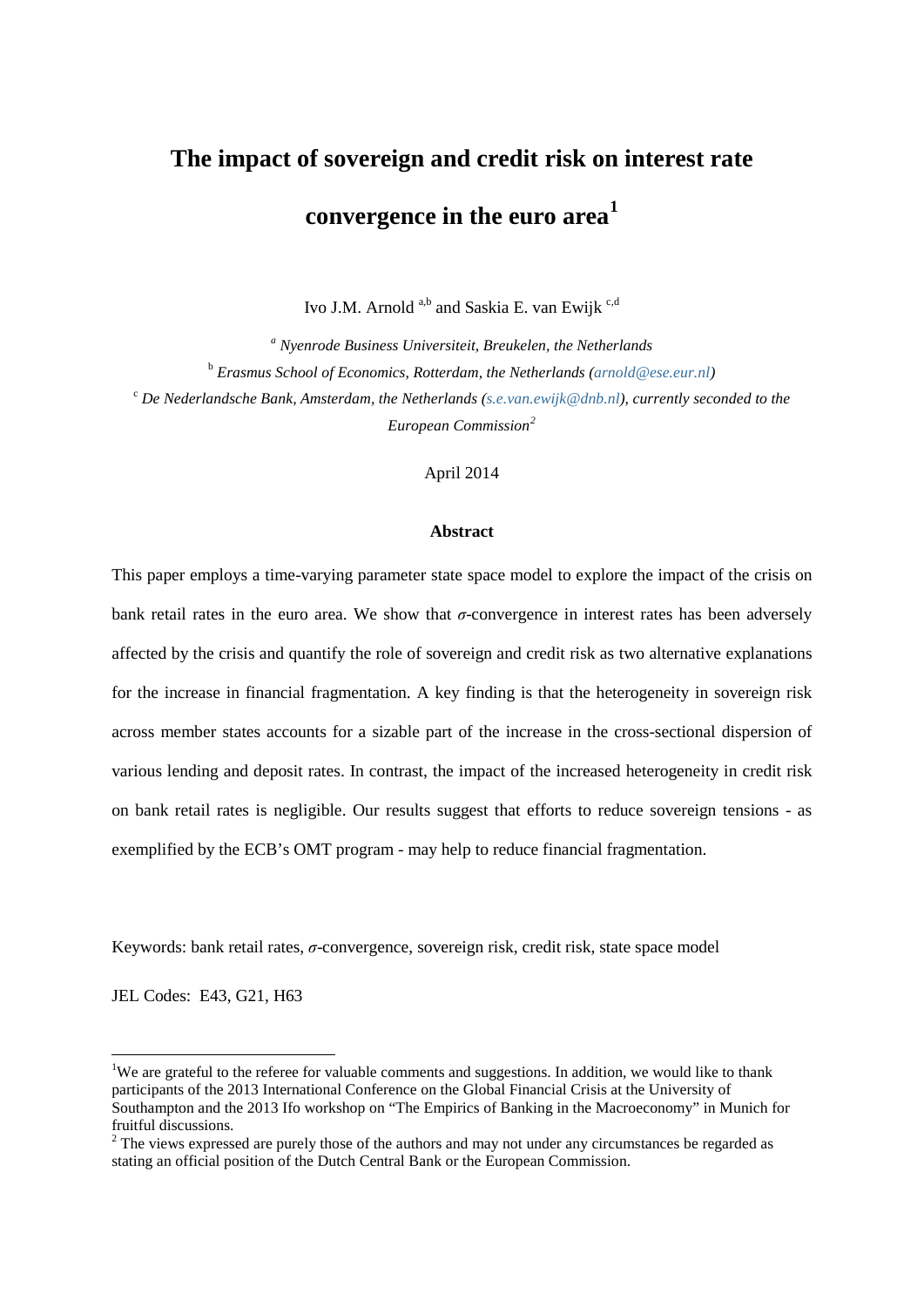#### **1. Introduction**

Since the start of the credit crisis, in many countries monetary policy has been relaxed by reducing policy rates to a level close to the lower zero bound. In addition, central banks have resorted to nontraditional policy actions aimed at stimulating the economy. In spite of these efforts, doubts have remained about the effectiveness of monetary policy to reduce the borrowing costs of households and firms (Blot and Labondance, 2011; Aristei and Gallo, 2014). These concerns are greatest in the euro area, which in addition to the recession and the fragility of a comparatively large banking sector also has to cope with the fragility of the monetary union itself (De Grauwe and Ji, 2013). These fragilities have culminated in a process of financial fragmentation, resulting in an increased heterogeneity in bank lending conditions across the euro area (Illes and Lombardi, 2013).

Prior to the crisis, various structural factors impeded a complete convergence of bank retail rates and a uniform pass-through of market to retail rates in the euro area. These include differences in the level of competition in the banking sector, the availability of market-based funding, product heterogeneity and institutional factors related to fiscal and regulatory frameworks (Cotarelli and Kourelis, 1994; Güntner, 2011). For these reasons, European financial integration in retail banking has always lagged behind the integration of financial markets and wholesale banking. Most studies conclude that significant barriers to integration in retail banking have remained following monetary unification (Casu and Girardone, 2010). This poses a problem for the effective conduct of monetary policy by the ECB, as differences in interest rate pass-through render both the speed and strength of monetary policy transmission heterogeneous across member states.

The existing heterogeneity in monetary transmission has been exacerbated by the adverse turn in the economy since 2008, which led to increased economic uncertainty, a breakdown in money market liquidity, and doubts about the soundness of euro area financial institutions and their sovereigns. More specifically, two additional factors affecting the heterogeneity in bank retail rates have since come to the fore. First, as cyclical developments started to diverge across the union, banks located in countries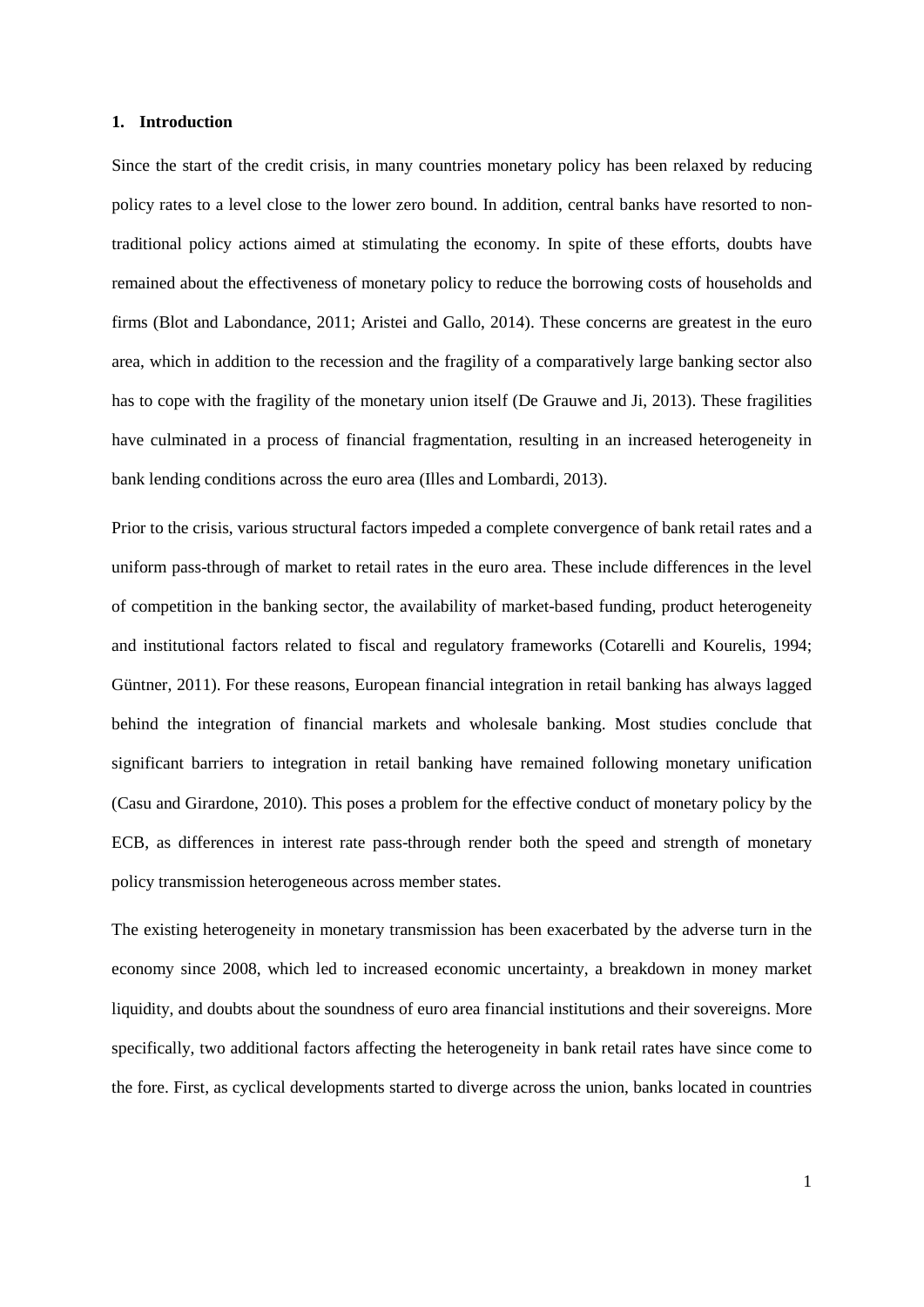experiencing harsher economic conditions may have required a higher compensation for increased credit risk. A priori, one would expect this factor to primarily affect lending rates, not deposit rates. However, an effect of credit risk on deposit rates could arise if a deteriorating loan portfolio would hurt depositor confidence. Second, the twin factors of sovereign and banking risk, jointly dubbed the sovereign-bank doom loop, may also have affected retail rates. Changes in the yields on government bonds influence retail rates through arbitrage relations or due to their status as a benchmark asset. The weakness of some sovereigns has also raised doubts regarding the sovereign's ability to support domestic banks and about the soundness of banks with a high sovereign exposure. Both concerns have contributed to safe-haven flows to fiscally strong core countries. As a result, in distressed countries government bond spreads widened, liquidity dried up and the cost of bank funding, if available at all, increased. Sovereign and banking risk thus have put the process of financial integration in reverse, leading to financial fragmentation as borrowers retreated behind national borders (Pisani-Ferry, 2013). This unmaking of financial integration has influenced the ability of financial institutions to attract and retain deposit funding and may thus have manifested itself in diverging deposit rates.

At the height of the crisis the integrity of the euro area itself was put in doubt, as indicated by the peak score of 73 for the survey-based Euro Breakup Index in July 2012. In the ultimate scenario of a euro break-up, exchange rate risk would be reintroduced in the pricing of bank loans and deposits. This redenomination risk has been an important consideration for the ECB to introduce the instrument of Outright Monetary Transactions (OMT), aimed at restoring the singleness of monetary policy by conditionally purchasing short-dated governments bonds of euro area members. ECB president Draghi (2012) provides the following justification of the OMT program:

"The euro area has experienced a very severe fragmentation in its financial markets. In recent months, we have seen highly divergent borrowing costs for the real economy in different parts of the euro area. In our analysis, these differences were larger than justified by individual credit risk. They reflected, to a considerable extent, unfounded fears about the future of the euro area."

The ECB's arguments have met with criticism. First, the ECB's wish to restore the normal transmission of monetary policy seems difficult to reconcile with the conditional nature of the OMT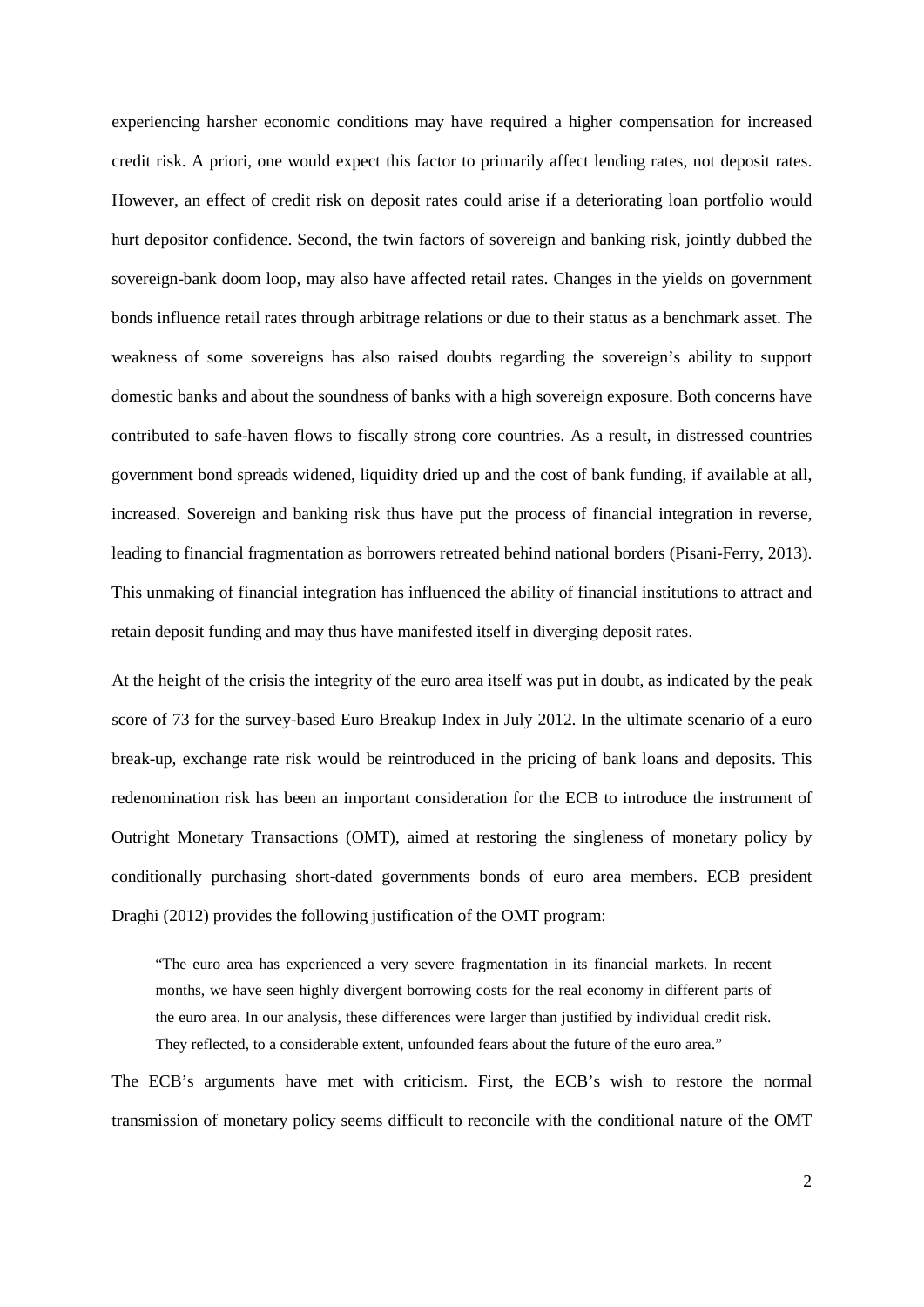program. It is unlikely that the monetary transmission process is no longer in need of restoration when governments fail to comply with policy conditionality. More fundamental is a second criticism, which holds that substantial spreads in lending rates have been a repeating phenomenon in the history of the euro and that the underlying purpose of the OMT program is not to restore monetary transmission but to support fiscal policy (Der Spiegel, 2012). This debate underscores that from a policy perspective, the distinction between credit risk and risk relating to the fragility of the monetary union is highly relevant. If higher lending rates would result from increased credit risk of firms, a standard source of risk in banking, the case for central bank intervention to reduce financial fragmentation would be weak. If diverging bank retail rates result from the fragility of the monetary union and its susceptibility to sovereign debt crises, the case for policy intervention is stronger (Cœuré, 2013).

The aim of this paper is to empirically investigate to what extent the convergence in euro area bank retail rates has been affected by the recent increases in sovereign and credit risk. Our objective is to quantify the relative importance of these risk factors as alternative drivers of the increase in financial fragmentation. To this end we employ a state space model that allows for a time-varying impact of sovereign and credit risk on bank retail rates. We extend the basic partial adjustment model of interest rate pass-through (Vajanne, 2009) in two ways. First, retail rates depend not only on market rates but also on measures of sovereign and credit risk. Second, all coefficients are modeled as time-varying states. This allows the model to identify when and where the stresses in financial markets and the economic divergences across the union have spilled over into retail rates. By estimating the states we quantify the time-varying effect of the risk factors on retail rates and their convergence. We calculate two measures of *σ*-convergence. The first is the cross-sectional standard deviation of the raw interest rate data. The second is the cross-sectional standard deviation of these rates adjusted for sovereign and credit risk factors. A comparison of the two measures allows us to determine the impact of sovereign and credit risk on retail rate convergence.

The main contributions of this paper are as follows. First, to our knowledge this is the first study which aims to quantify the respective roles of sovereign and credit risk in thwarting bank retail rate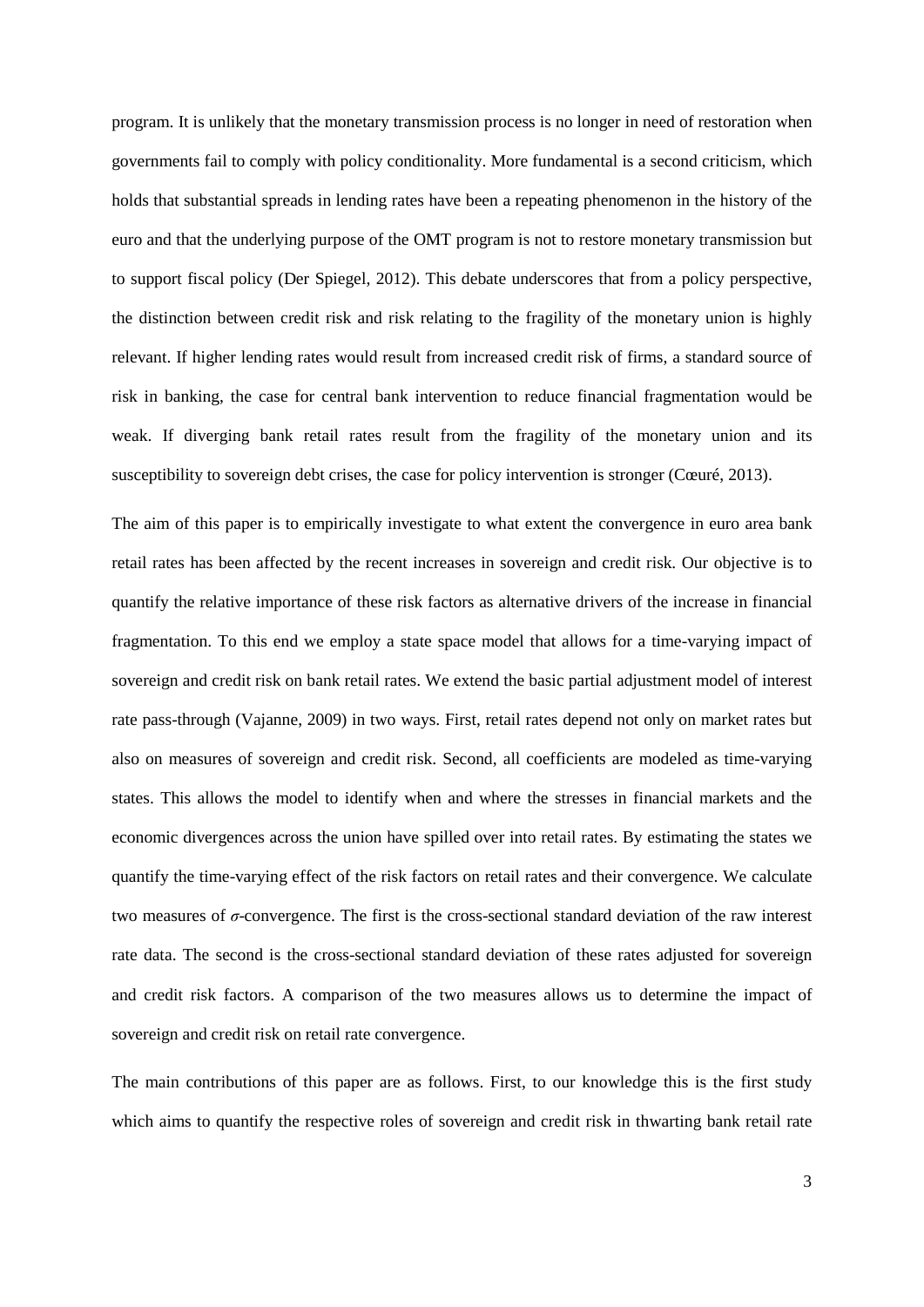convergence. Second, in contrast to most studies on interest rate pass-through and convergence we use both lending and deposit rates. The literature's focus on lending rates is understandable, as lending conditions for businesses and households are an important driver of economic growth. However, as we will show below, the crisis has disrupted the transmission of policy rates to deposit rates even more than that to lending rates. In our view, the impact of the crisis on deposit rates is a relatively under-researched field to which this paper hopes to contribute. Finally, the sample period ends in November 2013 from and thus includes the period during which the ECB's OMT program has become available.

The main findings can be summarized as follows. Heterogeneity in sovereign risk accounts for a sizable part of the increase in the cross-sectional dispersion of various bank lending and deposit rates. In contrast, the impact of the increased heterogeneity in credit risk on bank retail rates is negligible. The rest of the paper is structured as follows. Section 2 provides a brief overview of the relevant literature. Section 3 describes our dataset and methodology. Section 4 reports the results. Section 5 concludes.

# **2. Literature review**

One of the anticipated effects of EMU on the financial sector was a rapid growth in cross-border retail banking and a wave of cross-border consolidation among banks at both wholesale and retail levels (e.g. European Commission, 2008). Neither has occurred. National segmentation in the European retail banking industry remains significant regardless of EMU. The empirical literature on integration in the European retail banking sector focuses either on estimating interest rate pass-through or on measuring convergence. If convergence in retail rates would be complete, the pass-through of market or policy rates to retail rates would be identical across the euro area. Measuring convergence or differences in pass-through are thus related ways to investigate the integration in retail banking markets.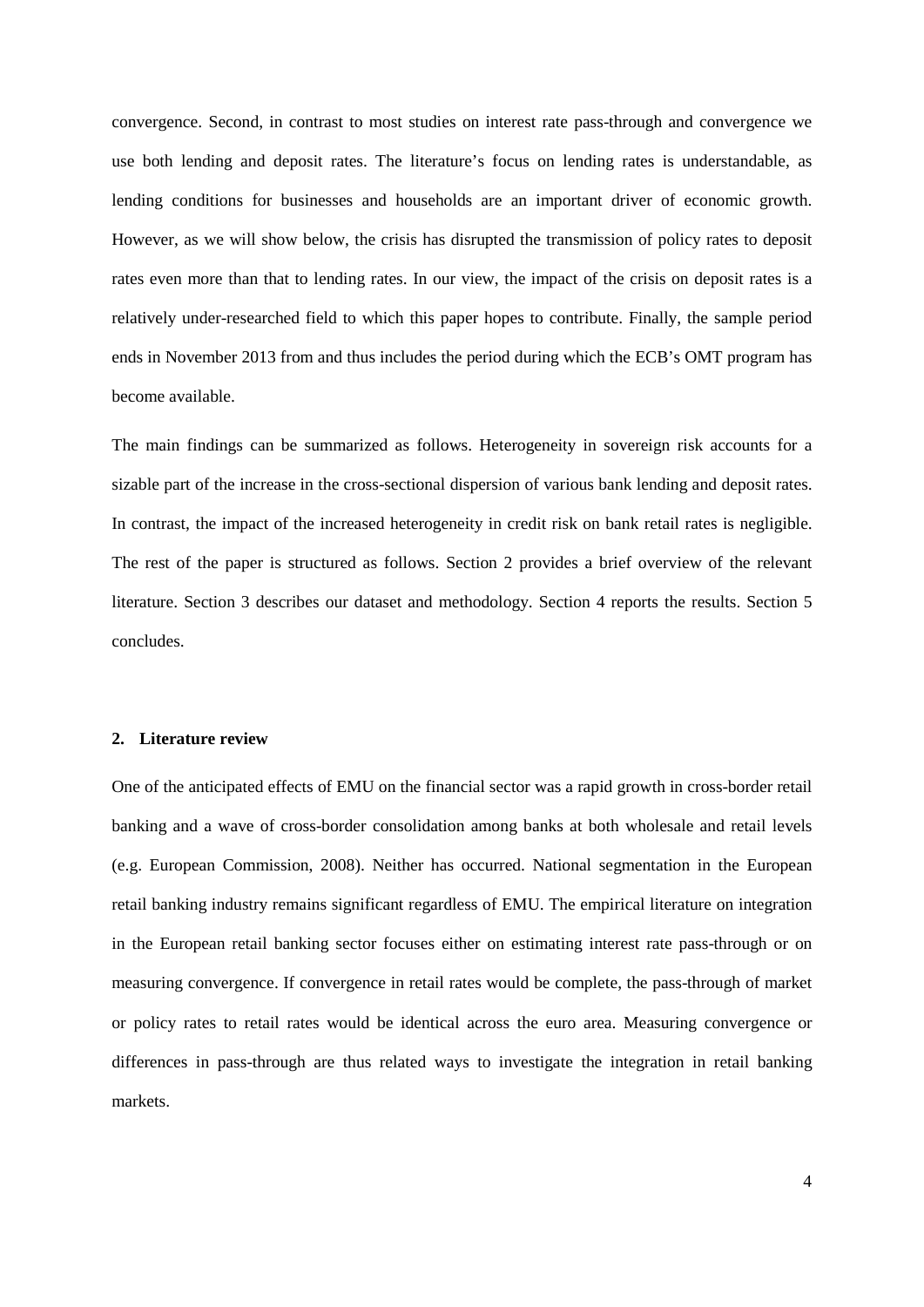Early studies in the field of bank interest rate pass-through relate different degrees of lending rate stickiness to structural features of the financial system, such as barriers to competition, the degree of development of financial markets, and the ownership structure of the banking system (Cottarelli and Kourelis, 1994; Cottarelli *et al.*, 1995; Borio and Fritz, 1995). For the euro area, Mojon (2000) documents significant country asymmetries in the response of bank rates to monetary policy, tracing these back to structural factors such as differences in volatility of national money market rates, competition from other sources of finance, and degree of banking competition.

A long string of literature has since looked into the heterogeneity of retail bank interest rate passthrough in EMU (e.g. Sander and Kleimeier, 2004; De Bondt, 2005; Hofmann, 2006; Kok Sørensen and Werner, 2006; Sander and Kleimeier, 2006; De Graeve *et al.* 2007; Gropp *et al.*, 2007 and Vajanne, 2007). The general findings in this line of research can be summarized as follows. First, bank interest rates are sticky. At least in the short and medium term, monetary policy rate passthrough is thus incomplete. Second, there is no consensus regarding complete pass-through in the long run. Third, there are significant differences in pass-through between product categories. Pass-through is most complete for short-term lending to enterprises. Deposit rates are stickiest. Fourth, there are significant differences in the pass-through mechanism between euro area countries. Finally, there is some evidence that the pass-through mechanism has become more homogeneous since the introduction of the euro and a common monetary policy, but convergence has mainly occurred in lending rates, not deposit rates (Sander and Kleimeier, 2004, 2006). Finally, differences in passthrough between product categories and between countries are related to differences in the degree of competition in markets (e.g. Kok Sørensen and Werner, 2006; De Graeve *et al.*, 2007; Leuvensteijn *et al.* 2008).

The crisis and the ensuing unmaking of financial integration have led to further research in this field. Standard practice in recent studies is the use of the harmonized interest rate dataset made available by the ECB. Blot and Labondance (2011) find that since August 2007, interest rate pass-through proves less complete than in the pre-crisis period and that the heterogeneity of pass-through across euro area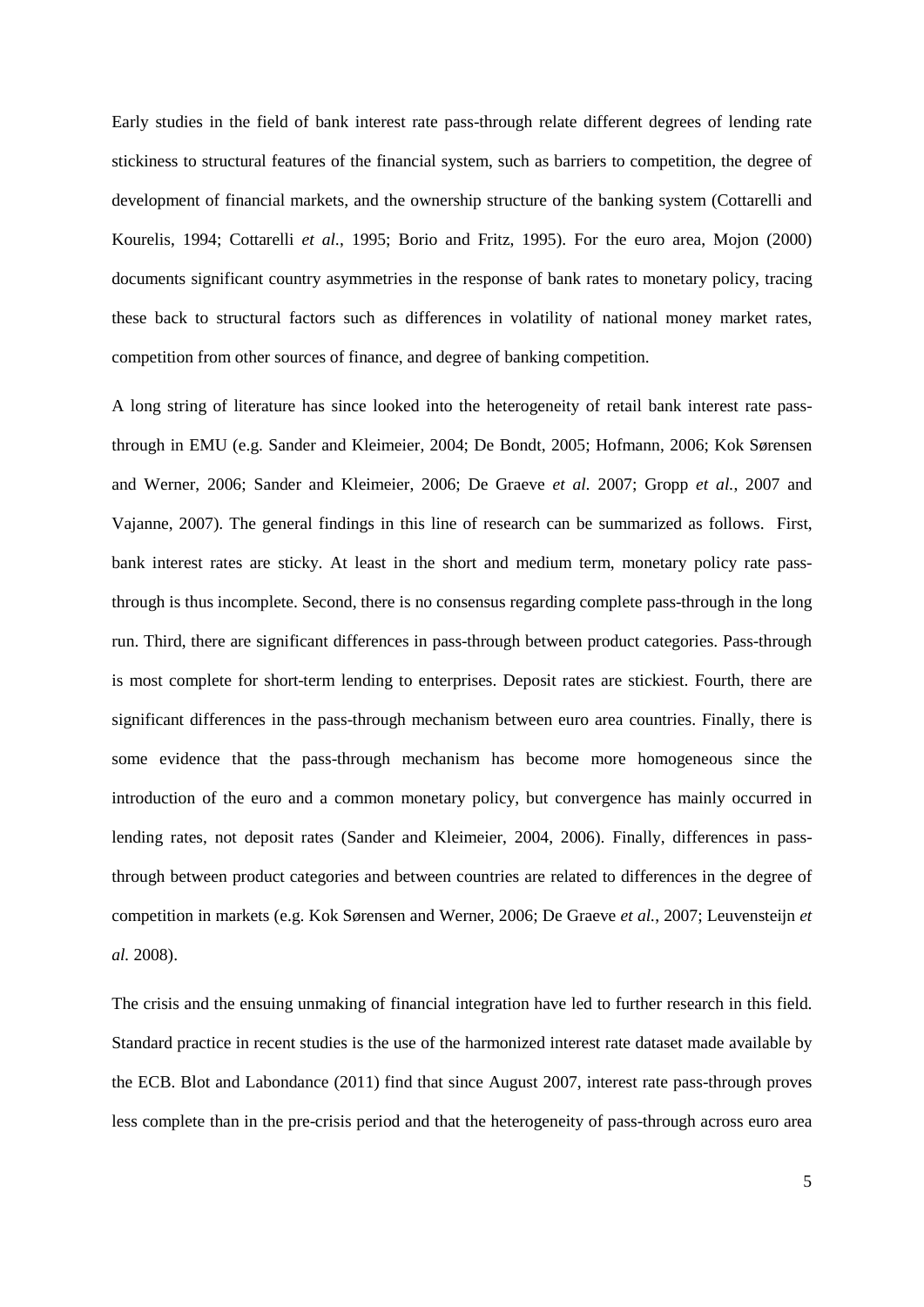countries has increased. Karagiannis *et al.* (2010) illustrate that the efficiency of monetary policy transmission has been disrupted in the euro area, as mirrored by a widening of spreads between policy rates and money market as well as retail interest rates. Using nonlinear co-integration techniques, Belke, Beckmann and Verheyen (2013) find considerable differences in the size of pass-through across countries and lending rates, which is in line with earlier findings. Hristov, Hülsewig and Wollmersmaüser (2012) employ a panel VAR and find that the pass-through from market to retail rates has become less complete since the crisis. Finally, Rughoo and Sarantis (2012, 2014) investigate convergence in the European banking sector using a panel convergence model. Their results indicate the presence of convergence up to the start of the crisis. After 2008, the null hypothesis of convergence is rejected.

Summing up, the available evidence testifies to a continued heterogeneity of interest rate pass-through in the euro area and to a sudden halt to the process of convergence due to the crisis. Recent studies document this development, but provide little insight in the underlying causes. In the remainder of this paper we will attempt to relate the recent developments in euro area bank retail rates to measures for sovereign and credit risk.

# **3. Data and methodology**

### *3.1 Data*

For the bank retail rates we use the ECB's MFI Interest Rate (MIR) statistics, which since January 200[3](#page-6-0) have been compiled on a harmonized basis across all euro area countries.<sup>3</sup> We use lending and deposit rates both for new business and for outstanding amounts. A priori one would expect sovereign and credit risk to have a direct impact first and foremost on new business. But in particular for deposit rates, we think that tensions relating to the sovereign-bank nexus may also have an impact on the willingness of the existing client base to hold deposits. Both categories are further broken down by

<span id="page-6-0"></span><sup>3</sup> Available at http://www.ecb.int/stats/services/escb/html/index.en.html.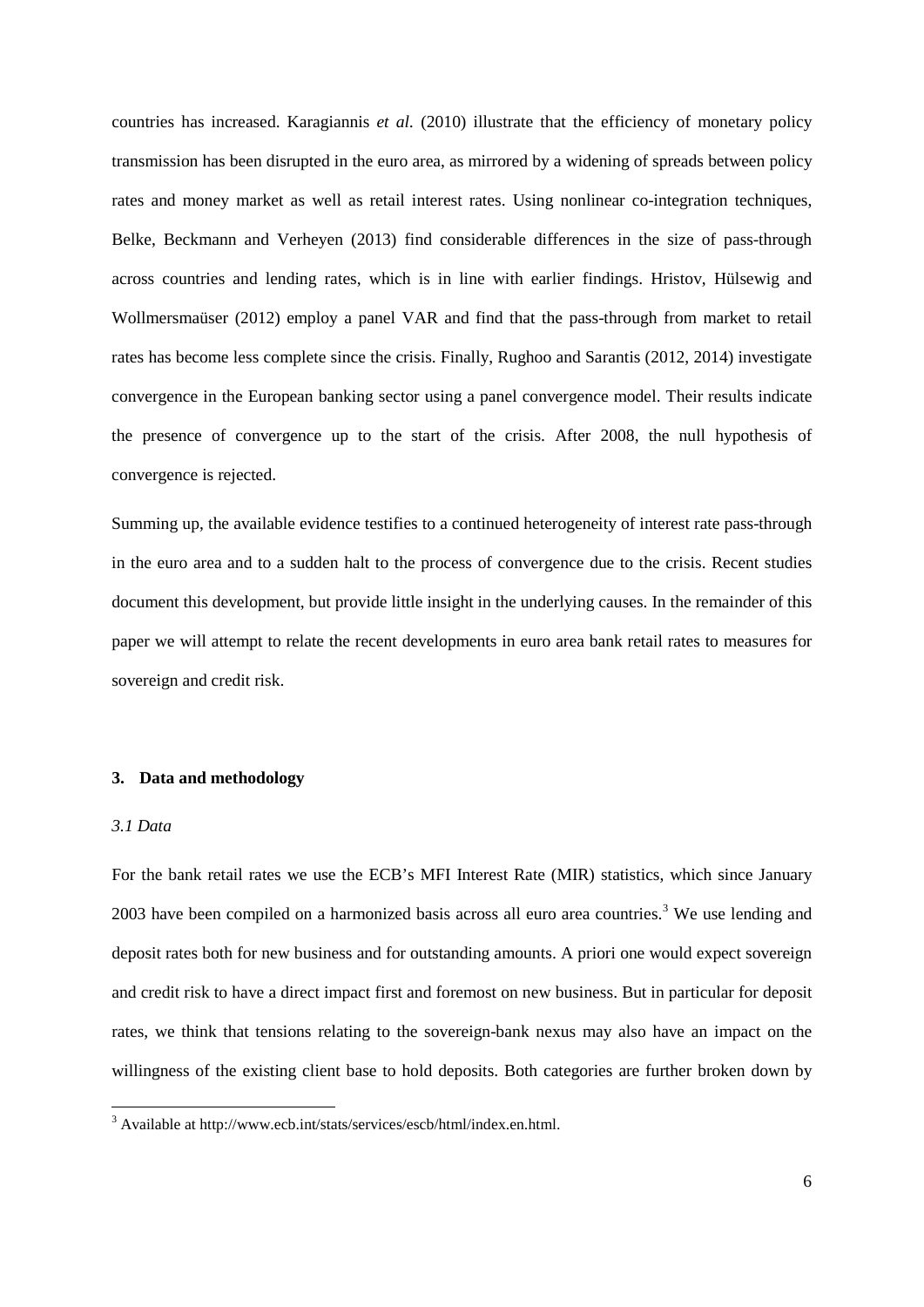client category (households or non-financial corporations) and maturity. For a number of interest rates, data availability was insufficient to include them in this study. Our sample period ranges from January 2003 to November 2013. The dataset covers 131 monthly observations. We include the following countries: Austria, Belgium, Germany, Spain, Finland, France, Greece, Ireland, Italy, the Netherlands and Portugal. All these countries have been a member of the euro area over the entire sample period. For Belgium the interest rate data start in October 2006. We exclude Luxemburg because this is a small and a-typical country and because our chosen measure of sovereign risk is not available for this country.

Table 1 lists the MIR interest rates that have been included in the study, including a description and the abbreviations used in the remainder of this paper. Also reported for each country-interest rate combination is the p-value for an ADF-unit root test with automatic lag selection. The p-values show that for all combinations the null hypothesis of a unit root cannot be rejected. This provides evidence that the interest rate series are non-stationary.

#### [Table 1 about here]

For the market rate we have selected the 3-month Euribor rate, as provided by the ECB. In order to measure sovereign risk, we use Credit Default Swap (CDS) rates from Datastream. For most countries, the CDS rates start in January 2004. In a few cases where the CDS series started later, we have backdated a country's CDS rates to January 2004 by adjusting German CDS rates with the yield spread on government bonds, collected from the IMF's International Financial Statistics. Due to the strong multi-collinearity between sovereign and banking CDS rates (Angeloni and Wolff, 2012; De Bruyckere et al., 2013), we have refrained from including a separate measure for banking risk in the model. Our measure thus includes the effects arising from the sovereign-bank nexus. As explained above, diverging cyclical developments may give rise to a divergence in lending rates, due to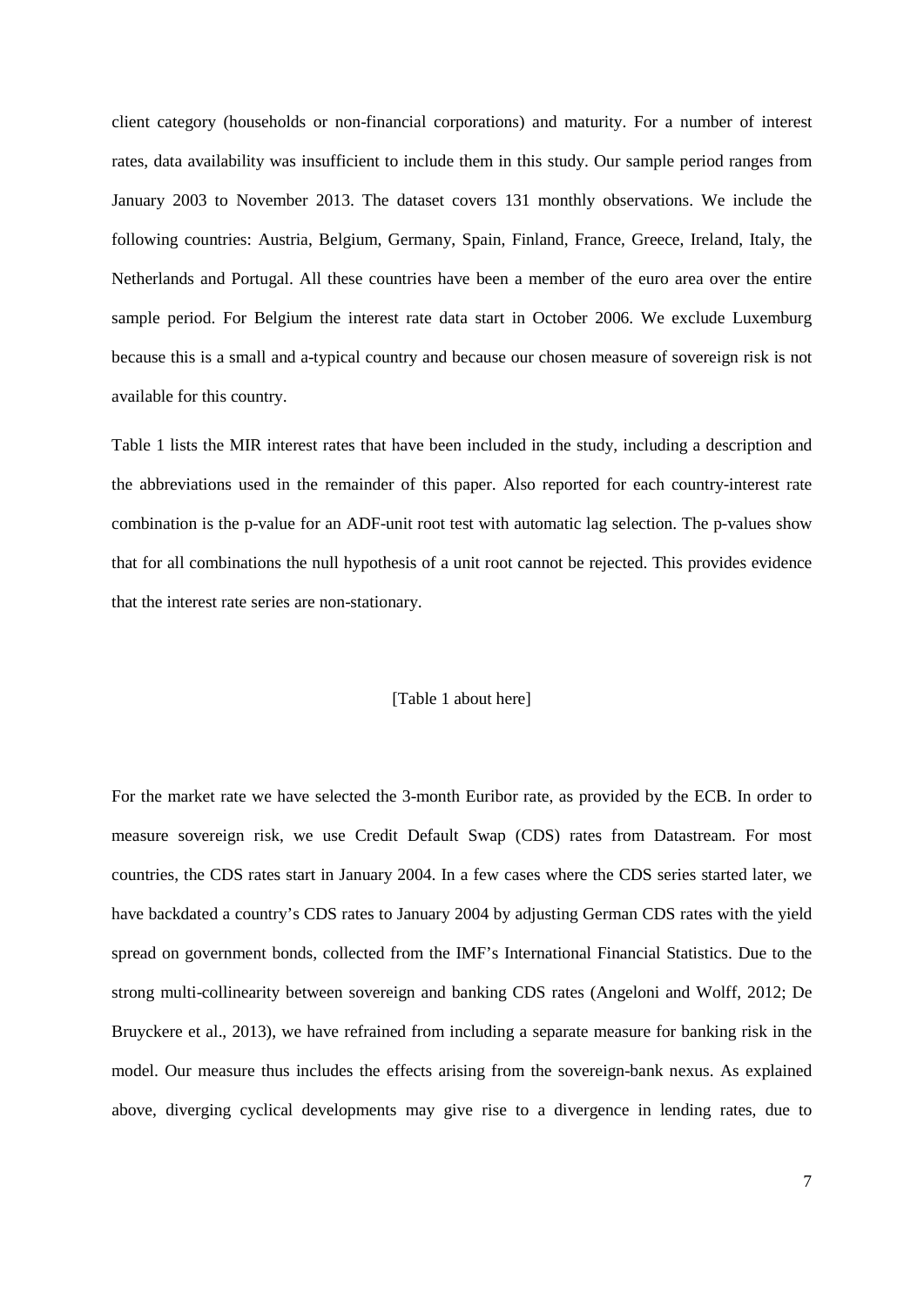variation in the compensation for credit risk. Following Geyer, Kossmeier and Pichlier (2004) we choose industrial production and the Economic Sentiment Indicator (ESI) as our variables for credit risk. Industrial production measures the state of the business cycle, whereas the Eurostat's ESI measures the current business climate and its future outlook.

#### *3.2 Convergence*

Two measures of interest rate convergence, *β*- and *σ*-convergence, are commonly used to assess the speed and degree of financial integration. The concept of *β*-convergence is borrowed from the growth literature and has been applied to the convergence of euro area interest rates by Adam *et al.* (2002), Baele *et al.* (2004) and Vajanne (2007) to estimate the speed of convergence. A drawback of using *β*convergence is that it does not provide any information on the actual degree of financial market integration. In contrast, the concept of *σ*-convergence, measured by the cross-sectional dispersion can be used as an indicator of how far away a retail banking market segment is from being fully integrated. It thus tells us the level of convergence at each point in time. For the purpose of our paper, which is to estimate the impact of risk factors on the level of integration,  $\sigma$ -convergence is the appropriate measure.

In the financial integration literature *σ*-convergence occurs when the cross-sectional standard deviation of interest rates is trending downwards. Following Vajanne (2007), we run a regression of the cross-sectional standard deviation on a linear time trend:

$$
\sigma_{d,t} = \alpha + \beta \, \text{time} + \varepsilon_t \tag{3.1}
$$

The model in (3.1) is estimated using OLS. In case of  $\sigma$ -convergence,  $\beta_2$  has a negative sign and is significantly different from zero.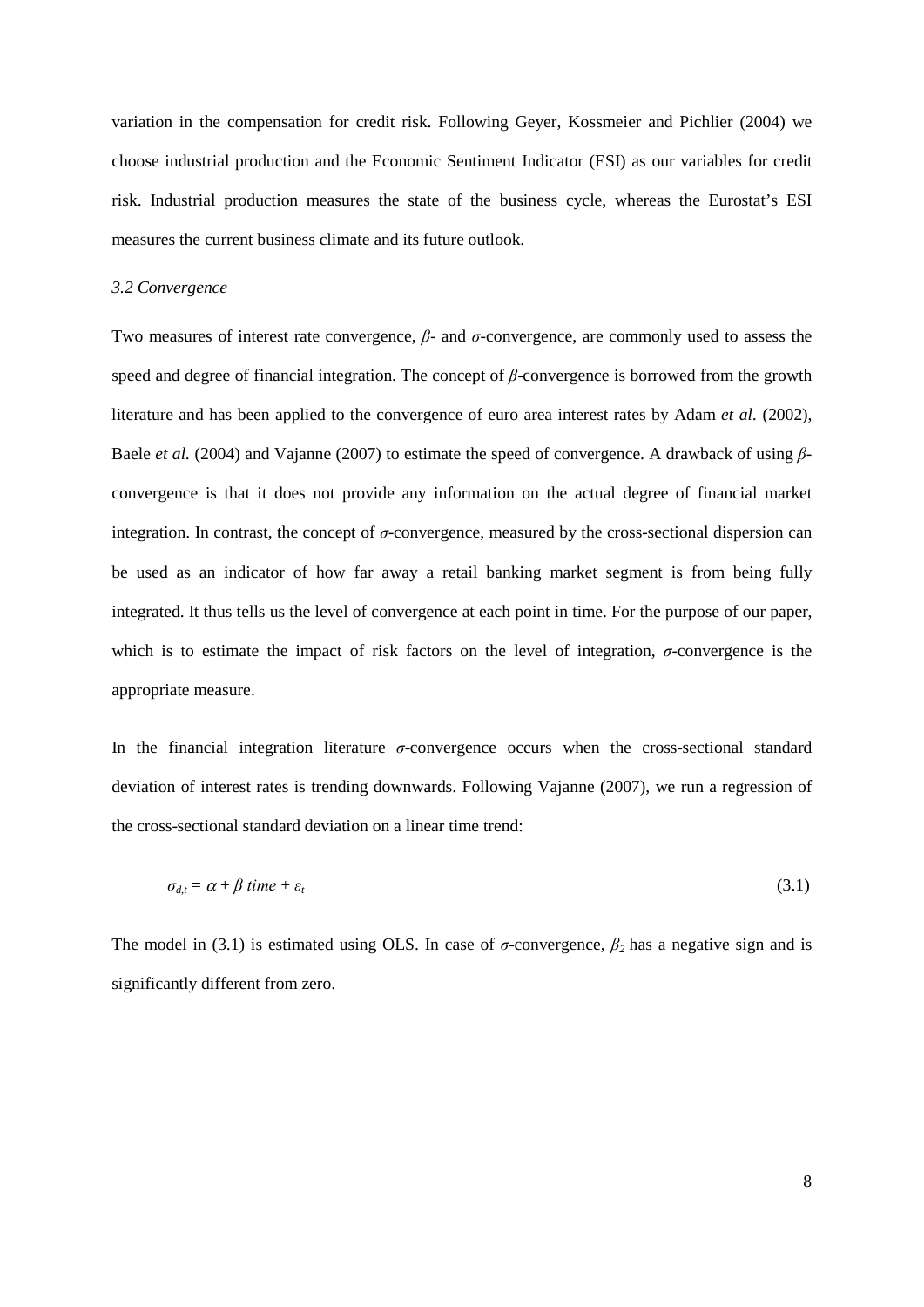#### *3.3 State space model*

We take a methodological approach that differs from most empirical studies on pass-through or convergence. Instead of the widely-used co-integration approach, we use a time-varying parameter state space model. This is because our interest is in the immediate impact of sovereign and credit risk on retail rates and because in our view efforts to establish long-run co-integrating relationships in such a brief and volatile crisis period are rather heroic. If "time-dependent negative market sentiments" are an important driver of the euro area's financial fragmentation, as argued by De Grauwe and Ji (2013), a time-varying parameter model would be an appropriate tool to capture their effects.

Our time-varying parameter model is derived from a simple pass-through model. If *σ*-convergence in retail rates would be complete (i.e.  $\sigma_{d}$ =0), the pass-through of market to retail rates would be identical across the euro area. Measuring differences in pass-through is thus a related way to investigate the integration in retail banking markets. We start from a simple linear relationship between a bank's deposit rate and the market rate, which can be derived from theoretical models on optimal deposit rate setting (Hutchison and Pennacchi, 1996):

$$
r^*_{d,t} = a + b r_t + e_b \tag{3.2}
$$

where  $r^*_{d,t}$  is the optimal retail deposit interest rate and  $r_t$  is the market rate at time *t*. Following Vajanne (2009), we use a partial adjustment mechanism of the form:

$$
r_{d,t} - r_{d,t-1} = c \left( r^*_{d,t} - r_{d,t-1} \right) \tag{3.3}
$$

where  $r_{d,t}$  is the actual retail deposit interest rate at time *t*. Combining (3.2) and (3.3) results in the following partial adjustment model:

$$
r_{d,t} = \alpha + \beta_1 r_t + \gamma r_{d,t-1} + \varepsilon_t \qquad \varepsilon_t \sim \text{idd } N(0, \sigma_{\varepsilon}^2)
$$
\n(3.4)

In (3.4), the coefficient  $\beta$ <sup>*I*</sup> measures the short-term pass-through of market rates to deposit rates. The size of  $\beta$ <sup>*I*</sup> depends on the elasticity of the demand for deposits: the higher  $\beta$ <sup>*I*</sup>, the more responsive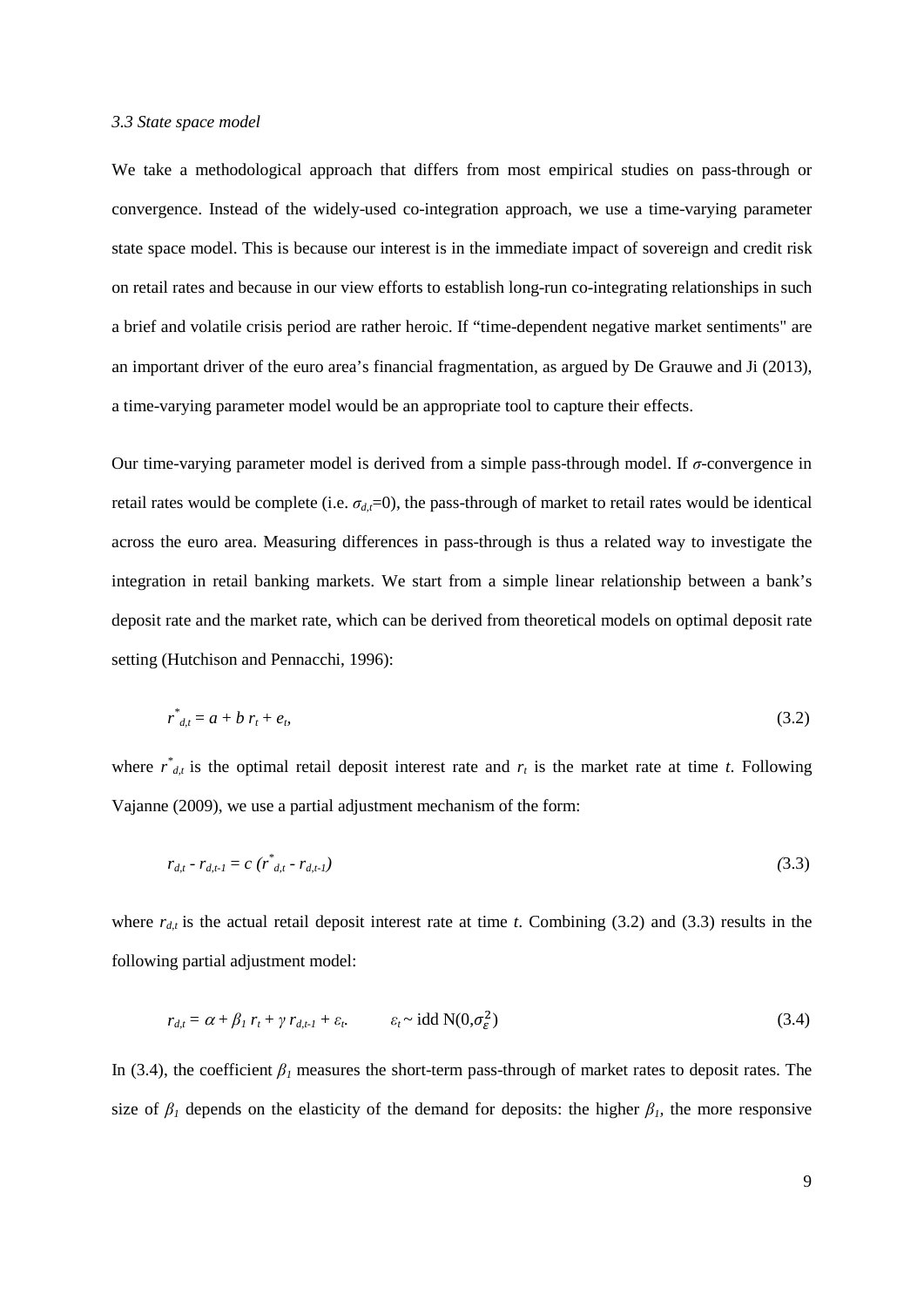deposit rates are to market rates. In contrast to Vajanne (2009), our prime interest is in time-variation and in the effect of sovereign and credit risk on retail rates. We therefore adapt (3.3) to incorporate risk factors and time-varying coefficients, which are modeled as random walks:

$$
r_{d,t} = \alpha + \beta_{1t} r_t + \beta_{2t} c ds_t + \beta_{3t} c r_t + \gamma r_{d,i,t-1} + \varepsilon_t \qquad \varepsilon_t \sim \text{idd } N(0, \sigma_{\varepsilon}^2)
$$
\n(3.5)

$$
\beta_{1t} = \beta_{1t-1} + v_{1t} \qquad \qquad v_{1t} \sim \text{idd } N(0, \sigma_{\nu 1}^2) \tag{3.6}
$$

$$
\beta_{2t} = \beta_{2t-1} + \nu_{2t} \qquad \nu_{2t} \sim \text{idd } N(0, \sigma_{\nu 2}^2)
$$
\n(3.7)

$$
\beta_{3t} = \beta_{3t-1} + \nu_{3t} \qquad \qquad \nu_{3t} \sim \text{idd } N(0, \sigma_{\nu 3}^2) \tag{3.8}
$$

In (3.5),  $cds<sub>t</sub>$  is the log of a country's CDS rate and  $cr<sub>t</sub>$  is the log of the credit risk measure (either industrial production of the ESI). We take the log of the risk factors to dampen the effect of extreme values. The coefficients  $\beta_{2t}$  and  $\beta_{3t}$  serve to capture time-dependent effects of sovereign and credit risk on retail rates. In addition, we allow for a time-varying pass-through coefficient, which may capture changes in other determinants of pass-through. Our prime interest is, however, in *β2t* and *β3t*. Estimation is done separately for each combination of country and interest rate.

The model in (3.5)-(3.8) can be represented in state space form. The state space methodology, combined with Kalman filter estimation, offers a convenient tool to work with unobservable variables like *β1t*, *β2t* and *β3t*. State space modeling has become widespread in macroeconomics and finance and is introduced in Harvey (1989) and Shumway and Stoffer (2000), among others. State space models distinguish between a measurement equation and a transition equation. The measurement equation describes the observed variable(s) in terms of unobserved state variables, observed explanatory variables and disturbances. The transition equation describes the evolution of the unobserved state variables over time. In our model, equation (3.5) represents the measurement equation and equations (3.6)-(3.8) represent the transition equations. The innovations in the measurement and transition equations  $(\varepsilon_t, v_1, v_2, v_3)$  are both independent and identically distributed random variables with respectively variances  $\sigma_{\varepsilon}^2$ ,  $\sigma_{\nu 1}^2$ ,  $\sigma_{\nu 2}^2$  and  $\sigma_{\nu 3}^2$ . Estimation of the parameters in (3.5)-(3.8) is done by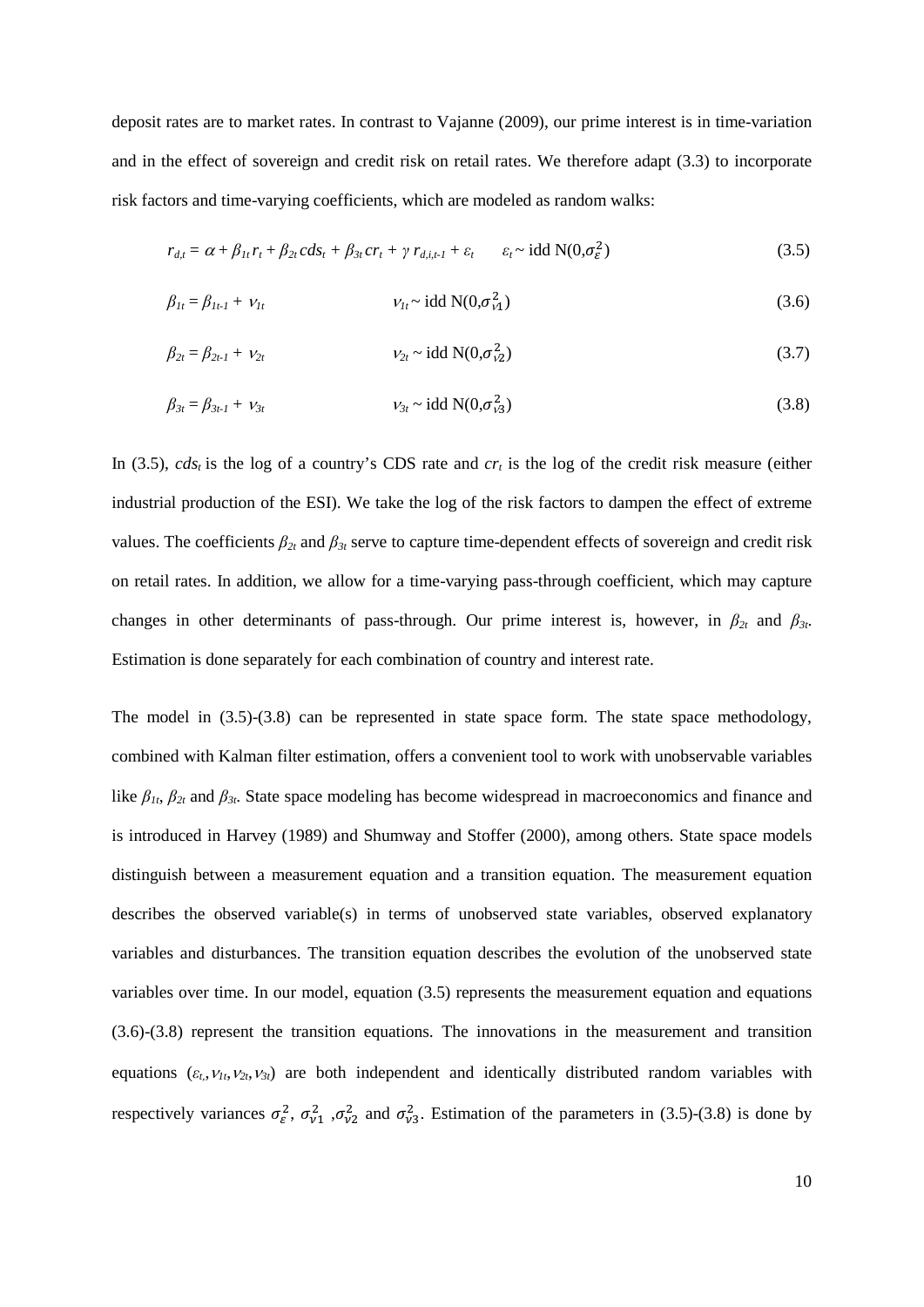maximizing the Likelihood-function using the Berndt, Hall, Hall and Hausman (1974) algorithm. The Kalman filter is used to produce smoothed estimates of the state variable  $\beta_{1t}$ ,  $\beta_{2t}$  and  $\beta_{3t}$ . In a survey of potential estimation strategies for time varying parameter models, Neumann (2003) concludes that the state space model with a random walk specification for the time varying parameter generally performs very well.

## **4. Results**

#### *4.1 Convergence*

Figures 1 and 2 plot the cross-sectional standard deviations of respectively the deposit and lending rates which are used throughout this study. Based on a visual inspection, a number of preliminary observations can be made. First, for the overnight deposit rates on new business, the strong downward movement in the ECB policy rate in the wake of the 2008 Lehman crisis seems to coincide with a convergence in interest rates. This can be explained by the fact that in some countries little or no interest is paid on deposits which can be withdrawn upon demand, to compensate for the cost of the payments system. When in other countries the remuneration declines under the influence of lower policy rates, a natural tendency towards convergence may result. Second, for rates on non-overnight deposits the reverse holds. Their dispersion has increased strongly since the Lehman collapse, both for new business and outstanding amounts. This may imply that the deposit rate stickiness reported in the literature has changed due to the crisis. With regard to the lending rates, Figure 2 shows that the dispersion in lending rates increased strongly since the crisis for non-financial corporations, but much less so for households. A final observation from Figures 1 and 2 is that since 2012 the cross-sectional dispersion has dropped noticeably for deposit rates, but not for lending rates. This suggests that the ECB's OMT program may have succeeded in easing banks' problems on the funding side, but may not yet have affected lending conditions.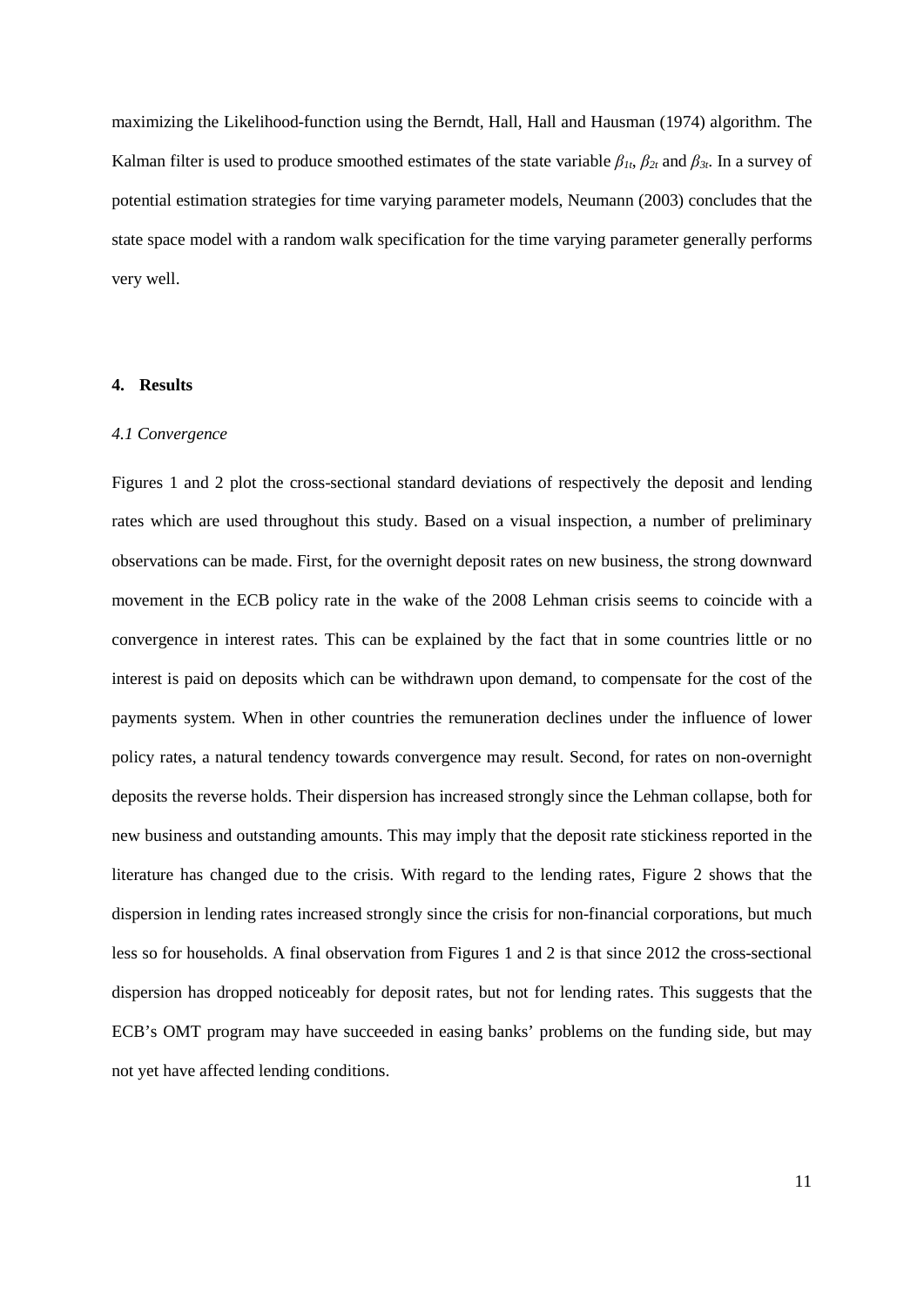# [Figures 1 & 2 about here]

For the purpose of comparing lending and deposit rates, column (a) in Table 2 shows the ratio of the cross-sectional dispersion at our last data point (November 2013) to the dispersion in October 2006. The latter date was chosen as this is the first pre-crisis date for which the full cross-section, including Belgium, is available. The numbers show that the percentage increase in dispersion from October 2006 to November 2013 was largest for non-overnight deposits for non-financial corporations (a seventeen-fold increase for new business and a six-fold increase for outstanding amounts). In contrast, the percentage increase in lending rate dispersion was more modest. This shows that by focusing on lending rates, as most empirical studies do, one may miss out on the destabilizing effect of the crisis on the funding side of banks' balance sheets.

#### [Table 2 about here]

Table 2 also reports estimates for  $(3.1)$  on  $\sigma$ -convergence, which confirm the graphical evidence. Columns (b) and (c) contain *β* coefficients for both the pre-crisis period and for the complete sample For the overnight deposit rates, the  $\beta$  coefficient turns from significantly positive pre-crisis to significantly negative, reflecting the convergence following the post-Lehman reduction in policy rates. An opposite movement is evident for the non-overnight deposit rates and the lending rates, for which the *β* coefficients have become positive and/or larger after the inclusion of post-Lehman data. On the basis of these estimates we may conclude that over the complete sample period *σ*-convergence has worsened, with the exception of overnight rates, where continuing convergence has been driven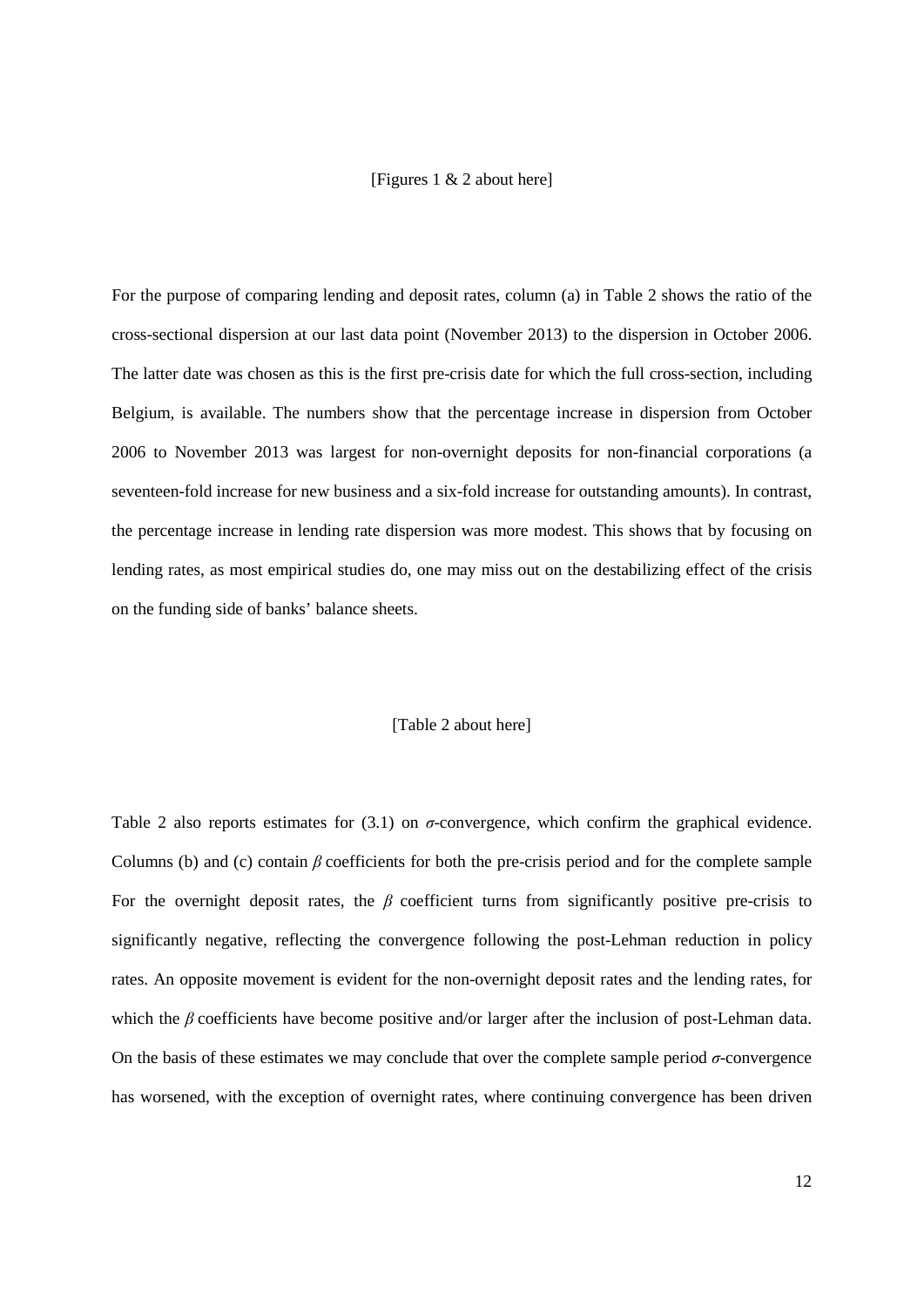largely by the strong decrease of the ECB's policy rate since 2008. Finally, column (d) in Table 2 reports estimates for risk-adjusted interest rates, to which we will return after the discussion of the estimates of the state space model.

#### *4.2 State space estimates*

Tables 3 and 4 report the standard deviations of the shocks to the time-varying coefficients in the state space model for respectively deposit and lending rates. The estimations include industrial production as credit risk measure. The results show a wide cross-country and cross-interest rate variation in  $\sigma_{v1}$ ,  $\sigma_{v2}$  and  $\sigma_{v3}$ . Nonetheless, a few observations can be made. For both deposit and lending rates, time variation is highest for  $\beta_{2t}$ , which measures the effect of sovereign risk. Parameter  $\sigma_{v2}$  is especially high for the new business non-overnight deposit rates and for the new business lending rates over  $\epsilon$ 1 million. In contrast,  $\beta_{2t}$  shows low time variation for overnight deposit rates and for lending rates for outstanding amounts. The time-variation in  $\beta_{3t}$ , the coefficient for credit risk, is much lower for deposit rates than for lending rates. This fits with the fact that credit risk primarily affects lending rates and that deposit rates are at best indirectly affected via a reduction in depositor confidence. For  $\beta_{3t}$ , the new business lending rates for loans to non-financial corporations over  $\epsilon$ 1 million show the strongest time variation. Parameter  $\sigma_{v1}$ , measuring the time-variation in the pass-through coefficient of market to retail rates, is on average smaller than  $\sigma_{v2}$ , but higher than  $\sigma_{v3}$ .

#### [Tables 3 and 4 about here]

Table 5 summarizes the information on  $\beta_{1t}$ ,  $\beta_{2t}$  and  $\beta_{3t}$ , using the estimates with industrial production as credit risk measure. The presentation of the results focuses on the changes in the magnitude and the significance of the three  $\beta$ 's, when we compare the post-Lehman period with the pre-crisis sample. The information is condensed by presenting for each interest rate the pre-post change in the mean *β*.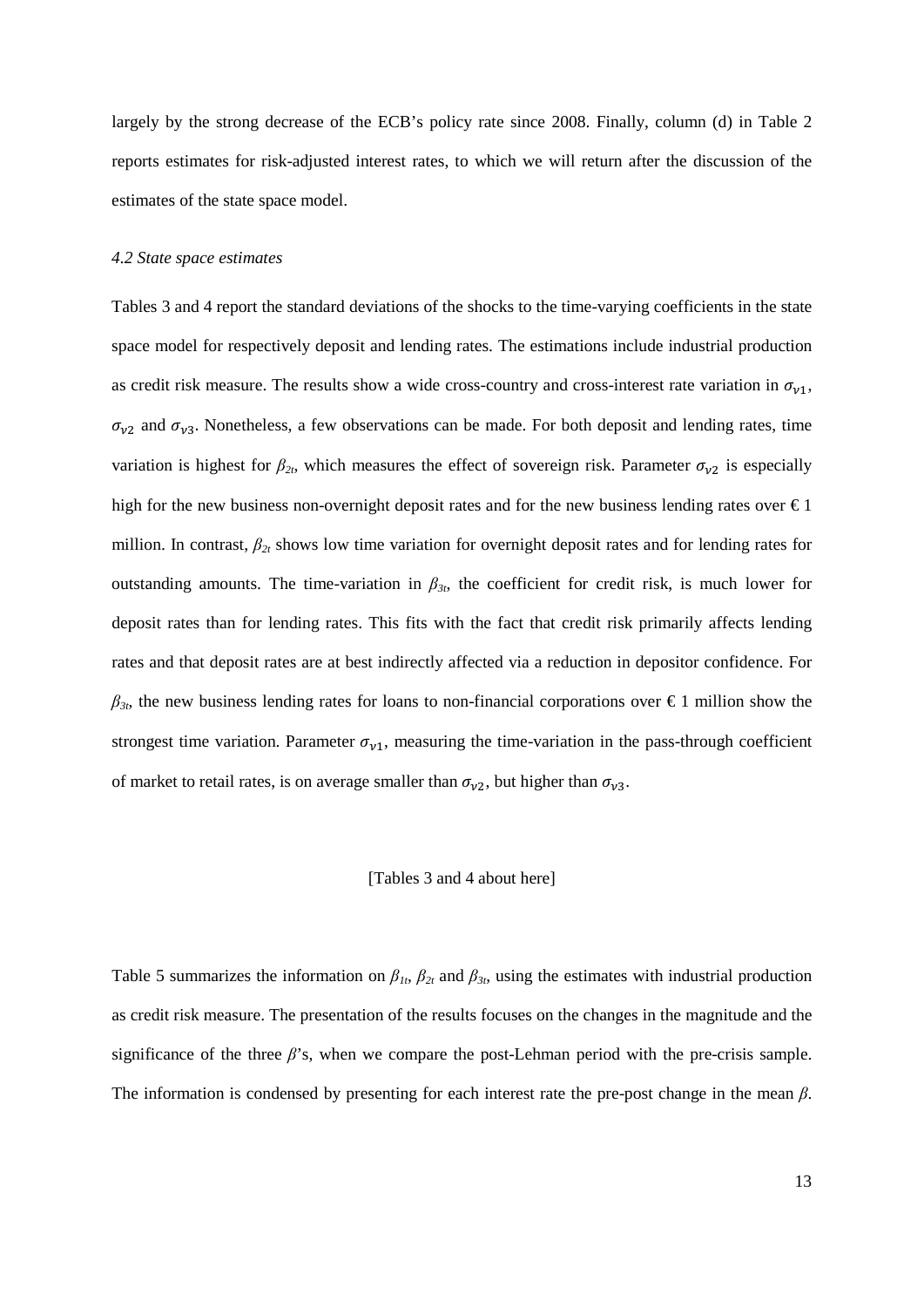This change is defined as the mean *β* over the period 2008.9-2013.11 minus the mean *β* over the period 2004.1-2008.08. Out of space considerations, the information is further condensed by constructing two country groups: the GIIPS countries (Greece, Ireland, Italy, Portugal and Spain) and the non-GIIPS euro area countries. This grouping is based both on the well-known differences in sovereign and credit risk between these groups and on an inspection of the individual country *β* estimates (which are available upon request). As an example, comparing the two subsamples the mean  $\beta_{2t}$  for new business lending rates for non-financial corporations (loans over  $\epsilon$ 1 million) increased by 0.08 for the GIIPS group. For the non-GIIPS group, the corresponding change was nil.

In order to summarize changes in the significance of the time-varying *β*'s, Table 5 also reports the pre-post change in the percentage of data points for which a *β* is significant at a 5% level. For the same example as above, the percentage data points in the subsample for which  $\beta_{2t}$  was significant increased by 29 percentage points for the GIIPS group compared to 6 percentage points for the non-GIIPS group.

#### [Table 5 about here]

The biggest pre-post changes in the magnitude and the significance of the *β*'s are concentrated in the center of Table 5 and relate to the impact of sovereign risk on GIIPS retail rates. The contrast with credit risk, where the pre-post changes are negligible, is striking. Changes in  $\beta_{2t}$  are especially large for new business non-overnight deposit rates and new business lending rates for non-financial corporations, while the pre-post increase in the significance of  $\beta_{2t}$  is more widespread among retail rates. In order to visualize the differential impact of sovereign risk on GIIPS and non-GIIPS retail rates, Figure 3 presents the smoothed estimates of  $\beta_{2t}$  for four selected retail rates. The top graphs show a strong divergence of  $\beta_{2t}$  between the GIIPS and the non-GIIPS group for deposit rates on outstanding amounts. Though the change in mean  $\beta_{2t}$  is larger for new business non-overnight deposit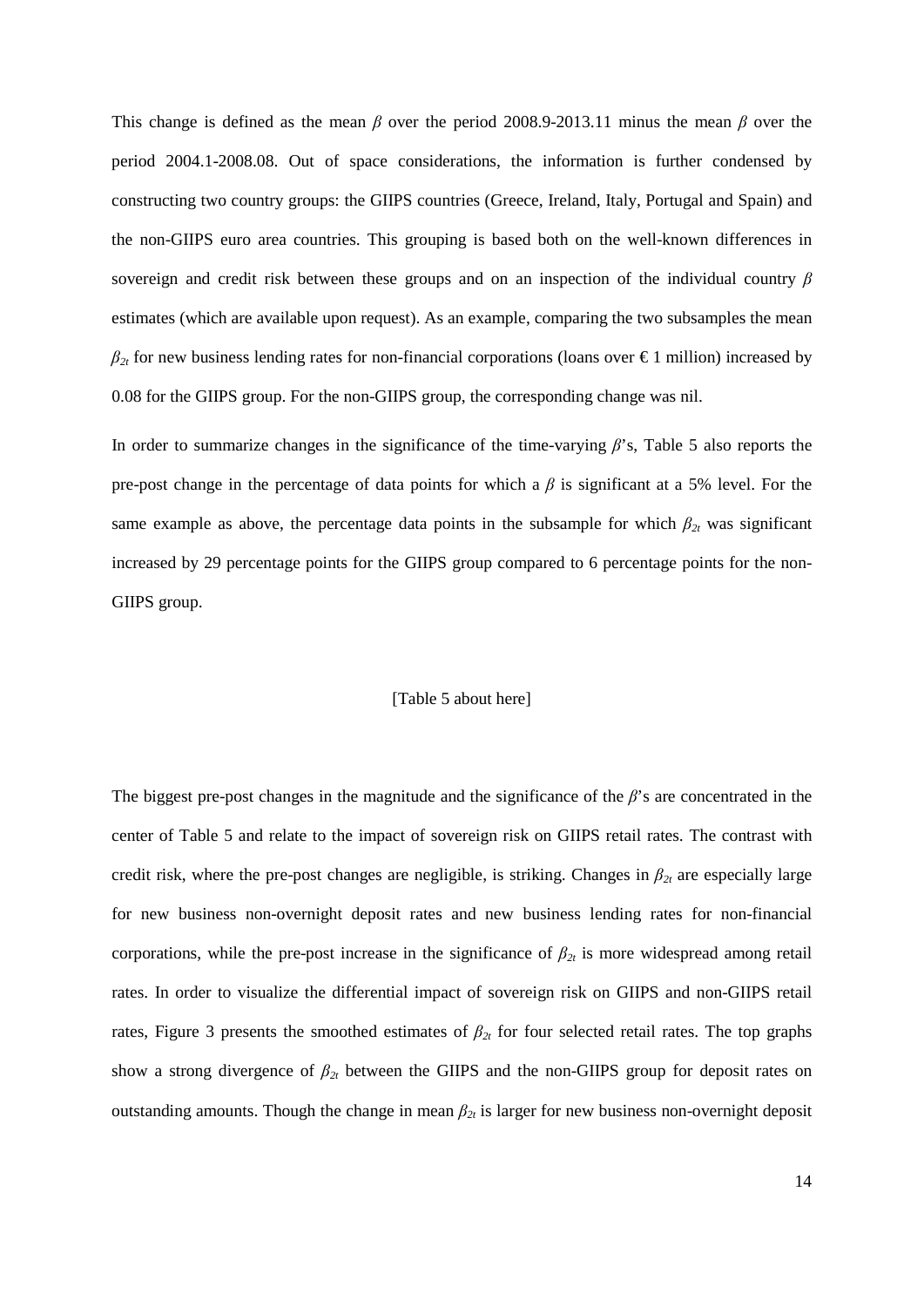rates, these graphs serve to illustrate that the sovereign risk factor has had on impact on deposit pricing for the whole client base of depositors. The lower graphs show the impact of sovereign tensions on new business lending rates to non-financial corporations. Again the divergence between the two groups is noteworthy.

As a robustness check, all estimations have been redone using the ESI as an alternative credit risk measure. The results are comparable, but go largely unreported. Figure 4 shows that replacing industrial production by the ESI yields a similar divergence in the  $\beta_{2t}$  coefficients.

#### [Figures 3 and 4 about here]

Our final step is to investigate the impact of the risk factors on *σ*-convergence. To this end, we have made a number of adjustments to equation (3.5). To measure retail rates in the absence of divergences in credit risk we have adjusted the retail rates by subtracting the term  $\beta_{3t}$  cr<sub>t</sub> from (3.5) and adding the term  $\beta_{3t}$  cr<sub>tDE</sub>, where  $cr_{tDE}$  is the German credit risk measure. This adjustment has the effect of imposing the German pattern of industrial production on each euro area country and thus eliminating cyclical divergences. For each interest rate category, we next calculate the cross-sectional dispersion for the adjusted rates and compare these to the dispersion based on the actual retail rates. The average percentage deviation between these two convergences measures are reported in the row headed "common credit risk". This row affirms that over the post-Lehman period the quantitative impact of credit risk has been negligible. Absent cyclical divergences, *σ*-convergence would have been very similar to the original estimate of  $\sigma$ -convergence. A further adjustment is done by equalizing sovereign risk to German levels. In the same vein as before, the adjustment term is in this case  $-\beta_{2t}$  $cds_t + \beta_{2t} cds_{tDE}$ , where  $cds_{tDE}$  is the German sovereign risk measure. Again the dispersion of the adjusted retail rates is calculated and compared to the non-adjusted dispersion. The percentage deviation is reported in Table 6 under the row heading "common sovereign risk". The values show a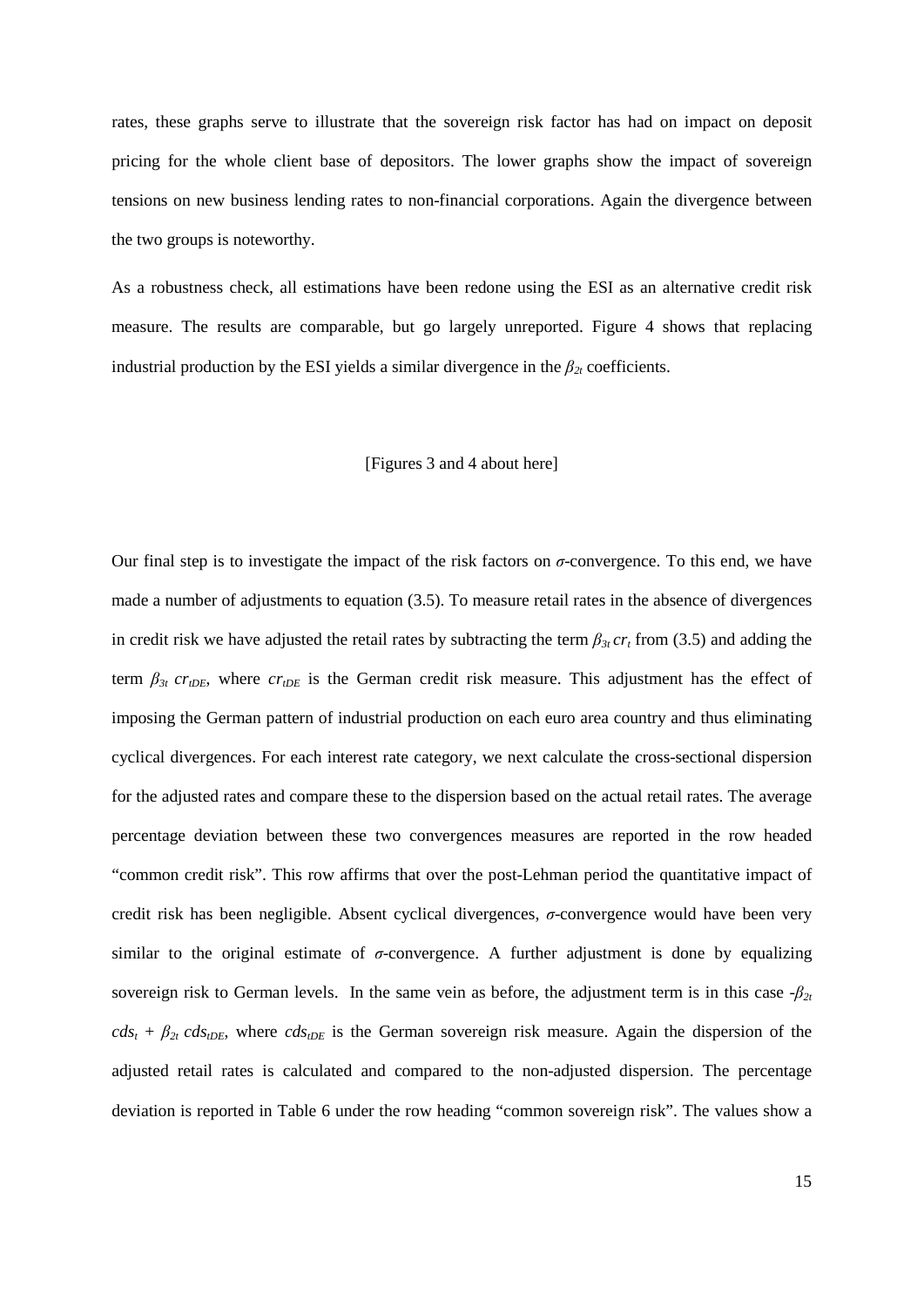sizable reduction in dispersion, up to 18%, for a number of retail rates. However, these adjusted retail rates still include the effect of the divergences in the  $\beta_{2t}$  estimates, see Figures 3 and 4. To eliminate this final source of differences across euro area countries due to sovereign risk, as a last adjustment we substract the  $\beta_{2t} cds_t$  term altogether from the retail rates (thus without replacing it with  $\beta_{2t} cds_{tDE}$ ). This yields our final set of adjusted rates for which we calculate the dispersion. The percentage deviation from the original dispersion is reported under the row heading "no sovereign risk". Table 6 shows that filtering out the sovereign risk factor in this way leads to a substantial reduction in the cross-sectional dispersion of euro area retail rates, up to a maximum of 45%. A comparison of Table 6 to column (a) in Table 2 shows that in general the percentage reduction in dispersion is highest for those interest rates that showed the strongest increase in dispersion post-crisis. As a robustness check, panel B in Table 6 reports the results when we replace industrial production by the ESI. It can be seen that this change in credit risk measure has no substantial effect on the results.

#### [Table 6 about here]

We finally return to the *σ*-convergence regressions in Table 2. Using the final set of adjusted retail rates ("no sovereign risk"), column (d) shows that the coefficients in the convergence regressions are still significantly positive for most retail rates, but their size is much smaller than in column (c). In other words, absent sovereign tensions, *σ*-convergence would still have witnessed a post-Lehman reversal, but to a much lesser degree. This implies that while this paper identifies sovereign tensions as a major factor in financial fragmentation, it cannot provide a complete explanation of the increase in retail rate dispersion. Other confounding factors, possibly related to changes in the regulatory environment, may also have played a role. In our model, these factors are not identified and discussed separately and could lead to time-variation in the pass-through coefficient.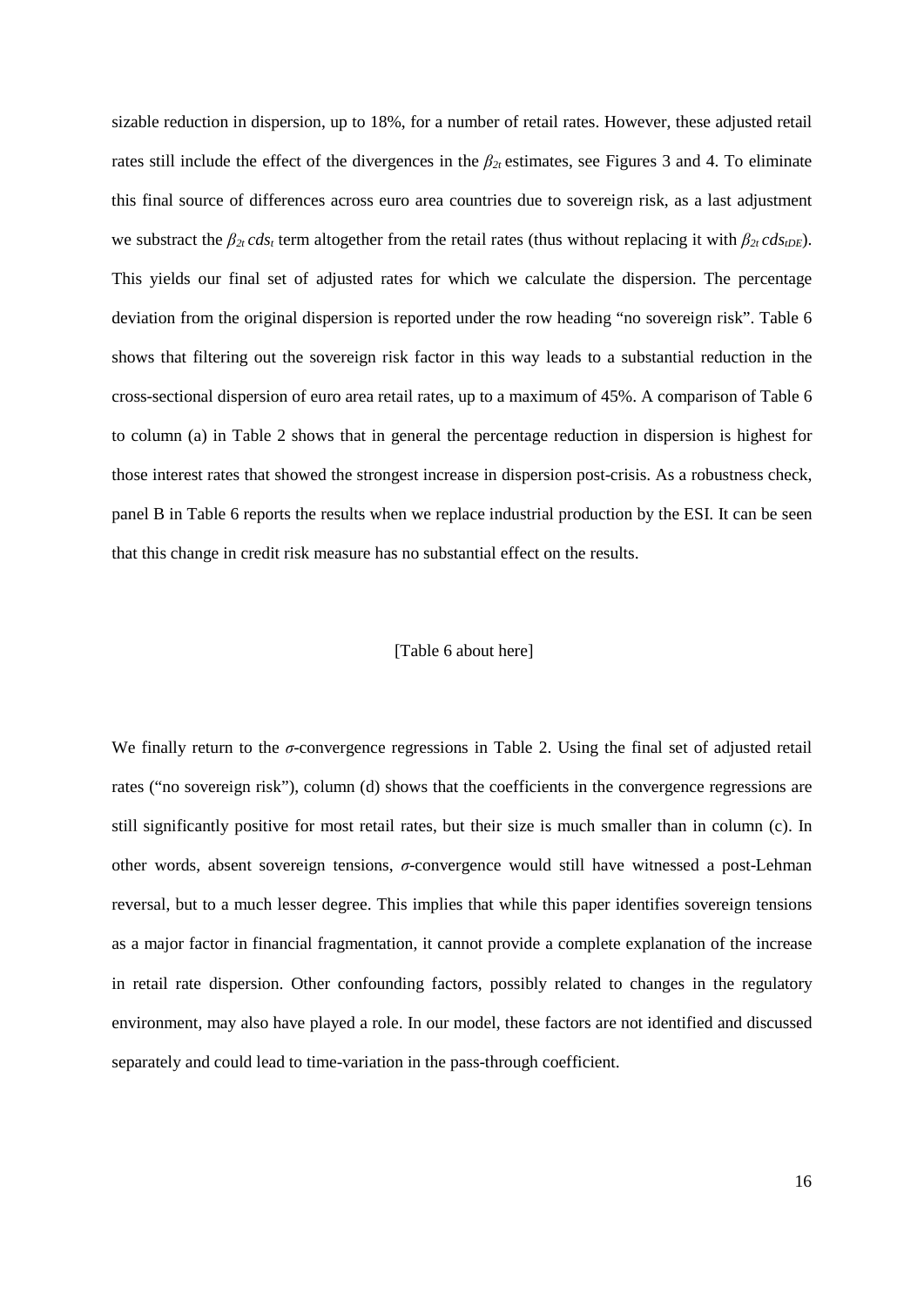#### **5. Conclusions**

In this paper we have explored the impact of sovereign and credit risk on the reversal in bank retail interest rate convergence during the recent crisis period. To this end, we have employed a state space model that incorporates a time-varying impact of these risk factors on euro area deposit and lending rates. In contrast to most previous studies in the field, we have included deposit rates in our investigation. Our main finding is that the heterogeneity in sovereign risk across euro area countries accounts for a large part of the post-crisis reversal in *σ*-convergence of various lending and deposit rates during the crisis. In contrast, we find that the impact of the increased heterogeneity in credit risk on bank retail rates is negligible. We also find that the impact of sovereign risk on non-overnight deposit rates is stronger than that on lending rates. The inclusion of deposit rates in our analysis thus has revealed the extent of the disruption that sovereign tensions can create to banks' funding.

We think that these findings have policy relevance. Credit risk can be viewed as the "bread and butter" of the banking industry. Any regional variation in the level of credit risk across a currency union would not automatically trigger central bank intervention. The sovereign tensions within EMU and the related sovereign-banking "doom loop" are, however, of a different nature. They have exposed structural weaknesses in the euro area's institutional setup and, as a by-product, thwarted interest rate convergence in the euro area. If sovereign risk is indeed a major factor contributing to the increase in financial fragmentation, as our findings suggest, policy efforts to reduce the effect of sovereign tensions on bank retail rates are called for.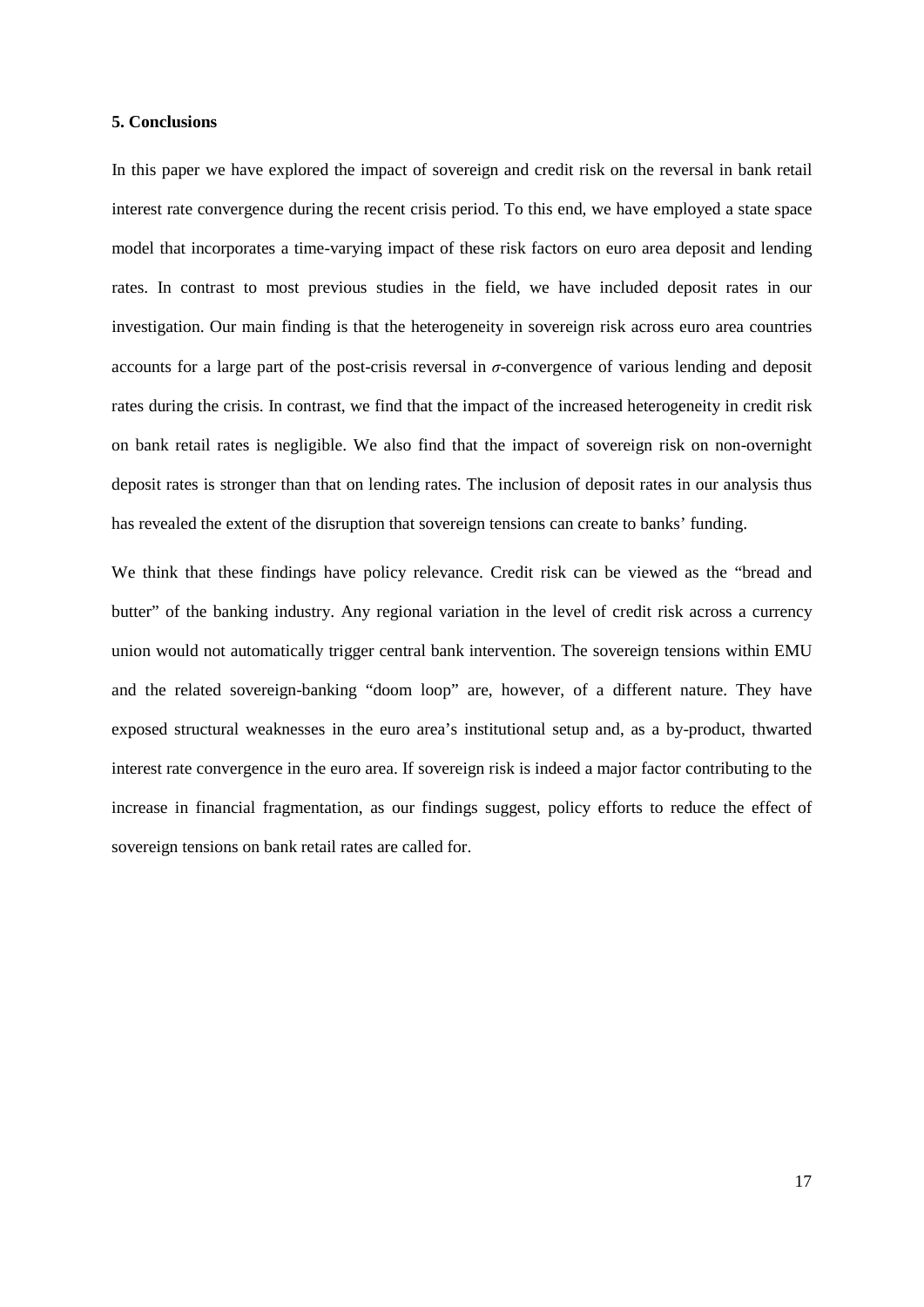#### **References**

Adam, K., T. Jappelli, A. Menichini, M. Padula and M. Pagano (2002), 'Analyze, compare, and apply alternative indicators and monitoring methodologies to measure the evolution of capital market Integration in the European Union', working paper, CSEF, University of Salerno.

Angeloni, C. and G. Wolff (2012), 'Are banks affected by their holdings of government debt?, Bruegel Working Paper 2012/07.

Aristei, D. and M. Gallo (2014), 'Interest rate pass-through in the Euro area during the financial crisis: A multivariate regime-switching approach', *Journal of Policy Modeling*, Available online 17 January 2014, ISSN 0161-8938, http://dx.doi.org/10.1016/j.jpolmod.2013.12.002.

Baele, L., A. Ferrando, P. Hördahl, E. Krylova and C. Monnet (2004), 'Measuring financial integration in the Euro Area', *ECB Occasional Paper* No. 14.

Belke, A., J. Beckmann and F. Verheyen (2013), 'Interest rate pass-through in the EMU – New evidence from nonlinear cointegration techniques for fully harmonized data', *Journal of International Money and Finance*, 37, pp. 1-24.

Berndt, E., B. Hall, R. Hall and J. Hausman (1974), 'Estimation and inference in non-linear structural models', *Annals of Economic and Social Measurement* 3(4), pp. 653 – 665.

Blot, C. and F. Labondance (2011), 'Bank interest rate pass-through in the euro zone: Monetary policy transmission during the boom and since the financial crash', working paper.

de Bondt, G.J. (2005), 'Interest rate pass-through: Empirical results for the euro area', *German Economic Review* 6(1), pp. 37 – 78.

Borio, C.E.V. and W. Fritz (1995), 'The response of short-term bank lending rates to policy rates: A cross-country perspective', *BIS Working Paper* No. 27.

De Bruyckere V, M. Gerhardt, G. Schepens and R. Vander Vennet (2013), 'Bank/sovereign risk spillovers in the European debt crisis', *Journal of Banking & Finance*, 37(12), pp. 4793-4809.

Barbara Casu, Claudia Girardone, Integration and efficiency convergence in EU banking markets, Omega, Volume 38, Issue 5, October 2010, Pages 260-267, ISSN 0305-0483, http://dx.doi.org/10.1016/j.omega.2009.08.004.

Cœuré (2013), Outright monetary transactions, one year on, Keynote address at the conference on "The ECB and its OMT Programme", Berlin September 2, 2013.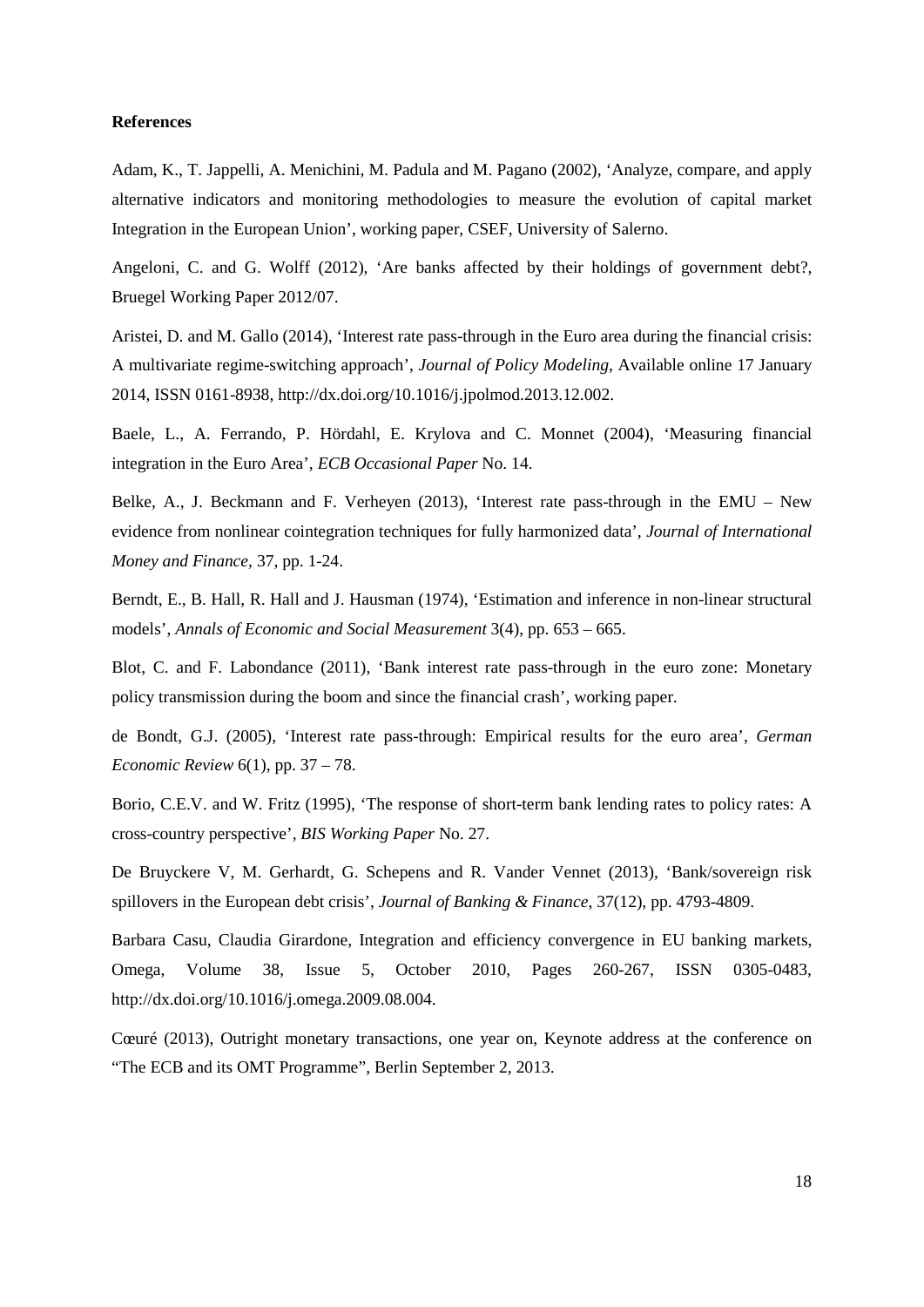Cottarelli, C. and A. Kourelis (1994), 'Financial structure, bank lending rates, and the transmission mechanism of monetary policy', *IMF Staff Papers* 41(4), pp. 587 – 623.

Cottarelli, C., G. Ferri and A. Generale (1995), 'Bank lending rates and financial structure in Italy: A case study', *IMF Staff Papers* 42(3), pp. 670 – 700.

Draghi, M. (2012), Building the bridge to a stable European economy, Speech at the annual event "Day of the German Industries" organised by the Federation of German Industries, Berlin, 25/9/2012, http://www.ecb.europa.eu/press/key/date/2012/html/sp120925.en.html

European Commission (2008), 'EMU@10: Successes and challenges after ten years of economic and monetary union', *European Economy* 2.

Geyer, A., S. Kossmeier and S. Pichlier (2004), 'Measuring systematic risk in EMY government yield spreads, *Review of Finance*, 8(2), 171-197.

de Graeve, F., O. de Jonghe and R. van der Vennet (2007), 'Competition, transmission and bank pricing policies: Evidence from Belgian loan and deposit markets', *Journal of Banking and Finance*  31, pp. 259 – 278.

de Grauwe P and Y. Ji (2013), 'Self-fulfilling crises in the Eurozone: An empirical test', *Journal of International Money and Finance*, 34, pp 15-36.

Gropp, R., C. Kok Sørensen and J.D. Lichtenberger (2007), 'The dynamics of bank spreads and financial structure', *ECB Working Paper Series* No. 714.

Güntner, J.H.F., 'Competition among banks and the pass-through of monetary policy', *Economic modeling* 28, pp. 1891 – 1901.

Harvey, A.C. (1989), *Forecasting, structural time series models and the Kalman filter*, Cambridge University Press, Cambridge.

Hofmann, B. (2006), 'EMU and the transmission of monetary policy: Evidence from business lending rates', Economica 33, pp. 209 – 229.

Wollmershäuser, T., N. Hristov, and O. Hülsewig (2013), 'The Interest Rate Pass-Through in the Euro Area During the Global Financial Crisis', conference paper, available at <http://www.econstor.eu/> handle/10419/79976

Hutchison, D.E. and G.G. Pennacchi (1996), 'Measuring rents and interest rate risk in imperfect financial markets: The case of retail bank deposits, *The Journal of Financial and Quantitative*  Analysis 31, pp. 399 – 417.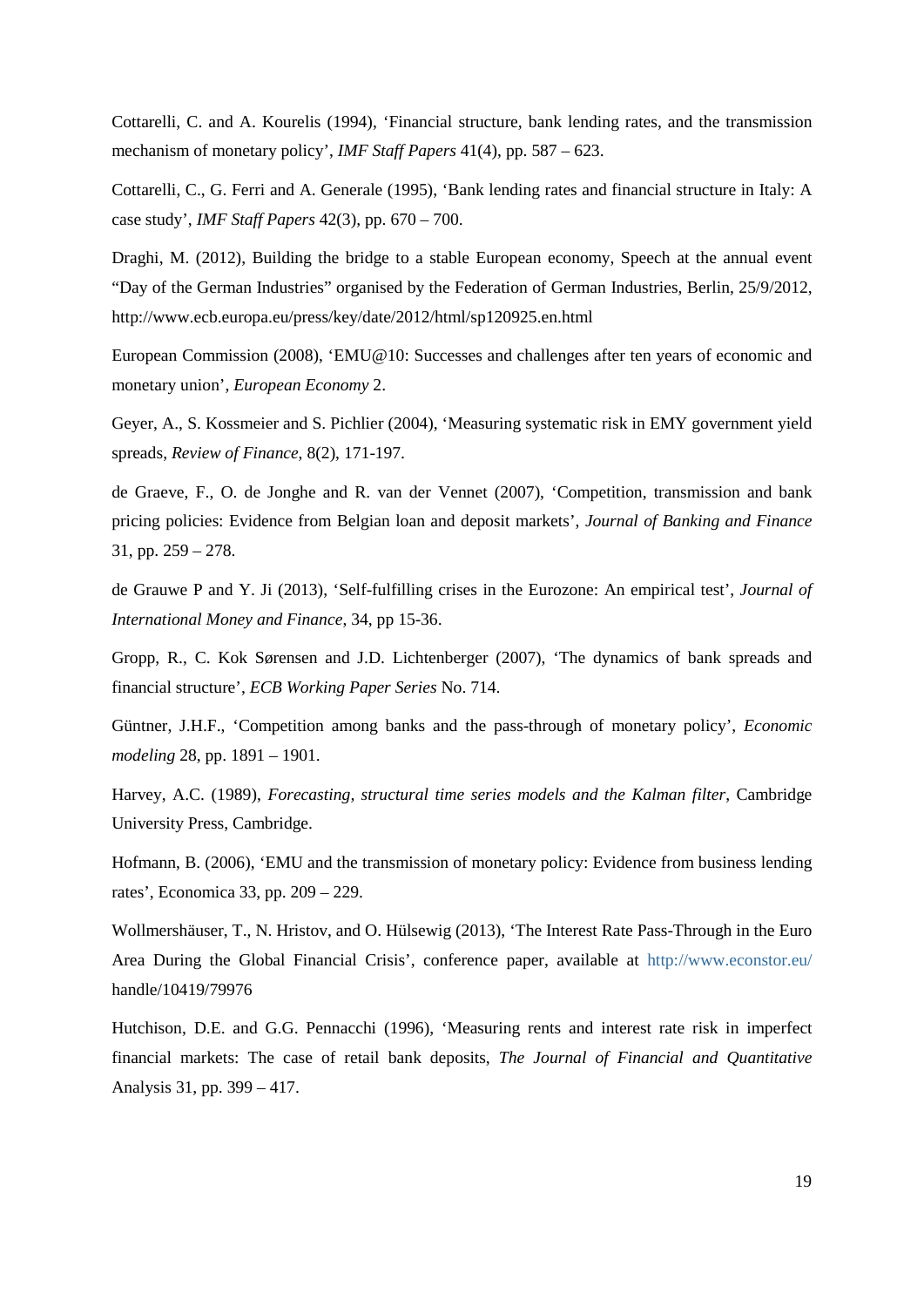Illes, A. and M. Lombardi (2013), 'Interest rate pass-through since the financial crisis', BIS Quarterly Review, September, 57-66.

Karagiannis, S., Y. Panagopoulos and P. Vlamis (2010), 'Interest rate pass-through in Europe and the US: Monetary policy after the financial crisis', *Journal of Policy Modeling* 32, pp. 323 – 338.

Kok Sørensen, C., and T. Werner (2006), 'Bank interest rate pass-through in the euro area: A cross country comparison', *ECB Working Paper Series* No. 580.

Leuvensteijn van, M., C. Kok Sørensen, J.A. Bikker and A.A.R.J.M. van Rixtel (2008), 'Impact of bank competition on the interest rate pass-through in the euro area', *ECB Working Paper Series* No. 885.

Mojon, B. (2000), 'Financial structure and the interest channel of the ECB monetary policy', *ECB Working Paper Series* No. 40.

Pisani-Ferry, J. (2013), 'The known unknowns and unknown unknowns of European Monetary Union", Journal of International Money and Finance, Volume 34, April 2013, Pages 6-14, ISSN 0261- 5606, http://dx.doi.org/10.1016/j.jimonfin.2012.11.002.

Rughoo, A. and N. Sarantis (2012), 'Integration in European retail banking: Evidence from savings and lending rates to non-financial corporations', *Journal of International Financial Markets, Institutions and Money*, 22(5), pp 1307-1327.

Rughoo, A. and N. Sarantis (2014), 'The global financial crisis and integration in European retail banking', *Journal of Banking & Finance*, 40, pp 28-41.

Sander, H., and S. Kleimeier (2004), 'Convergence in Eurozone retail banking? What interest rate pass-through tells us about monetary policy transmission, competition and integration', *Journal of International Money and Finance* 23(3), pp. 461 – 492.

Sander, H. and S. Kleimeier (2006), 'Expected versus unexpected monetary impulses and interest rate pass-through in euro-zone retail banking markets', *Journal of Banking and Finance* 30, pp. 1839- 1870.

Shumway, R. H., and D.S. Stoffer, (2000), Time series analysis and its applications, Springer-Verlag, New York.

Spiegel, Der, (2012), Concerns Mount that ECB Bond-Buying Program Is Illegal, http://www.spiegel.de/international/europe/many-concerned-that-ecb-bond-buying-program-underdraghi-is-illegal-a-858915-druck.html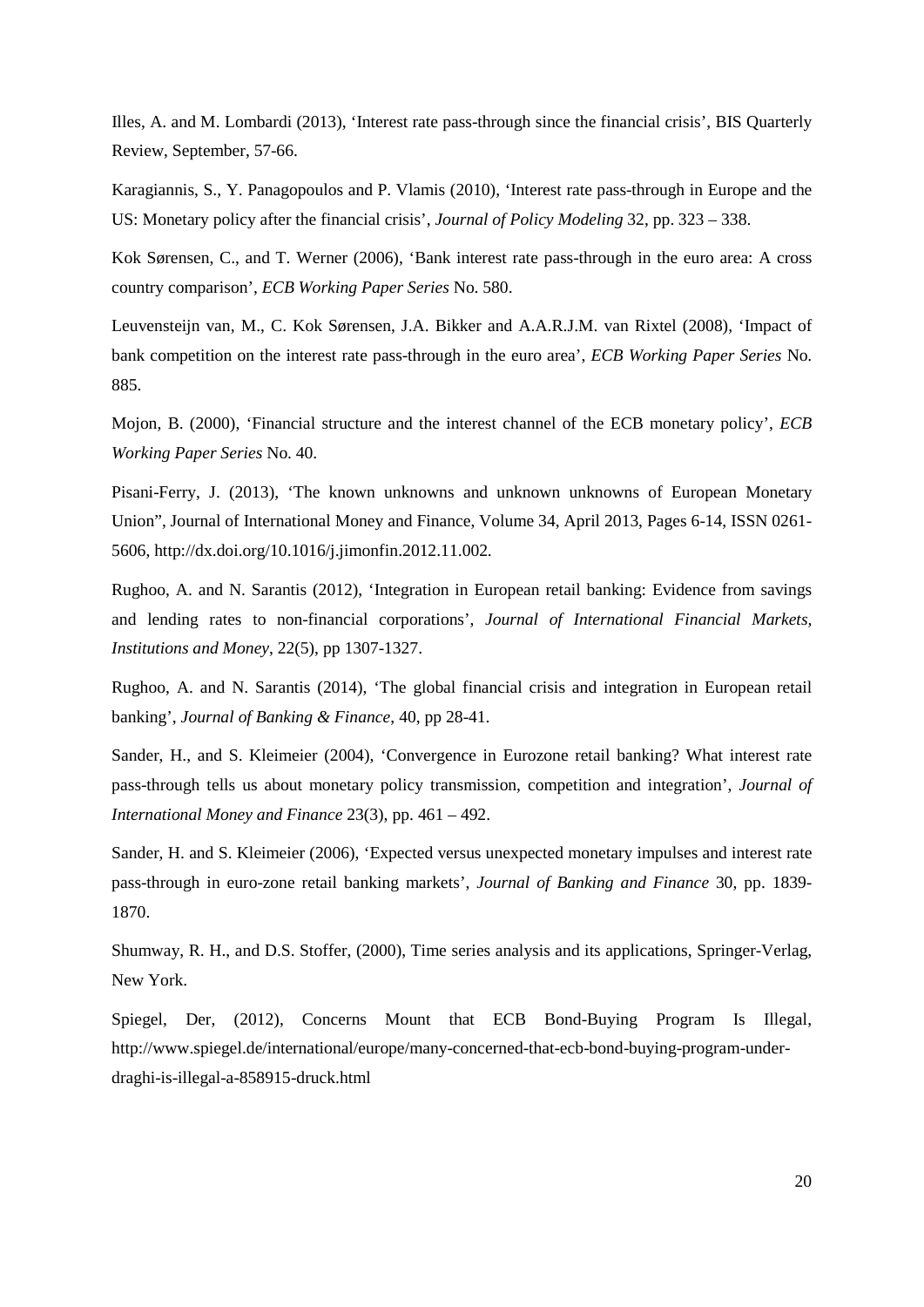Vajanne, L. (2007), 'Integration in euro area retail banking markets: Convergence of credit interest rates', *Bank of Finland Discussion Papers* No. 27.

Vajanne, L. (2009), 'Inferring market power from retail deposit interest rates in the euro area', *Bank of Finland Discussion Papers* No. 27.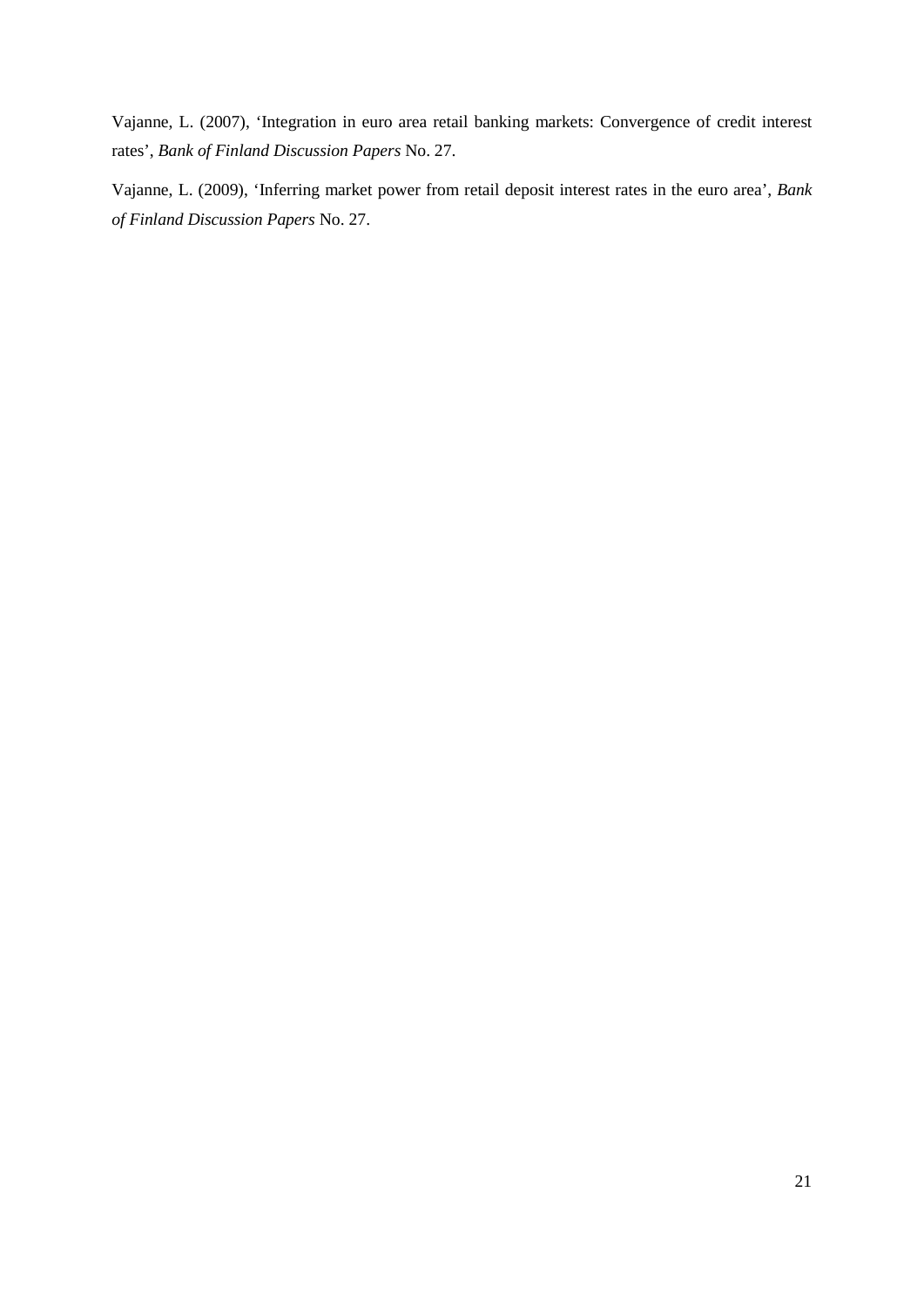# **Figure 1: Cross-sectional dispersion - deposit rates**

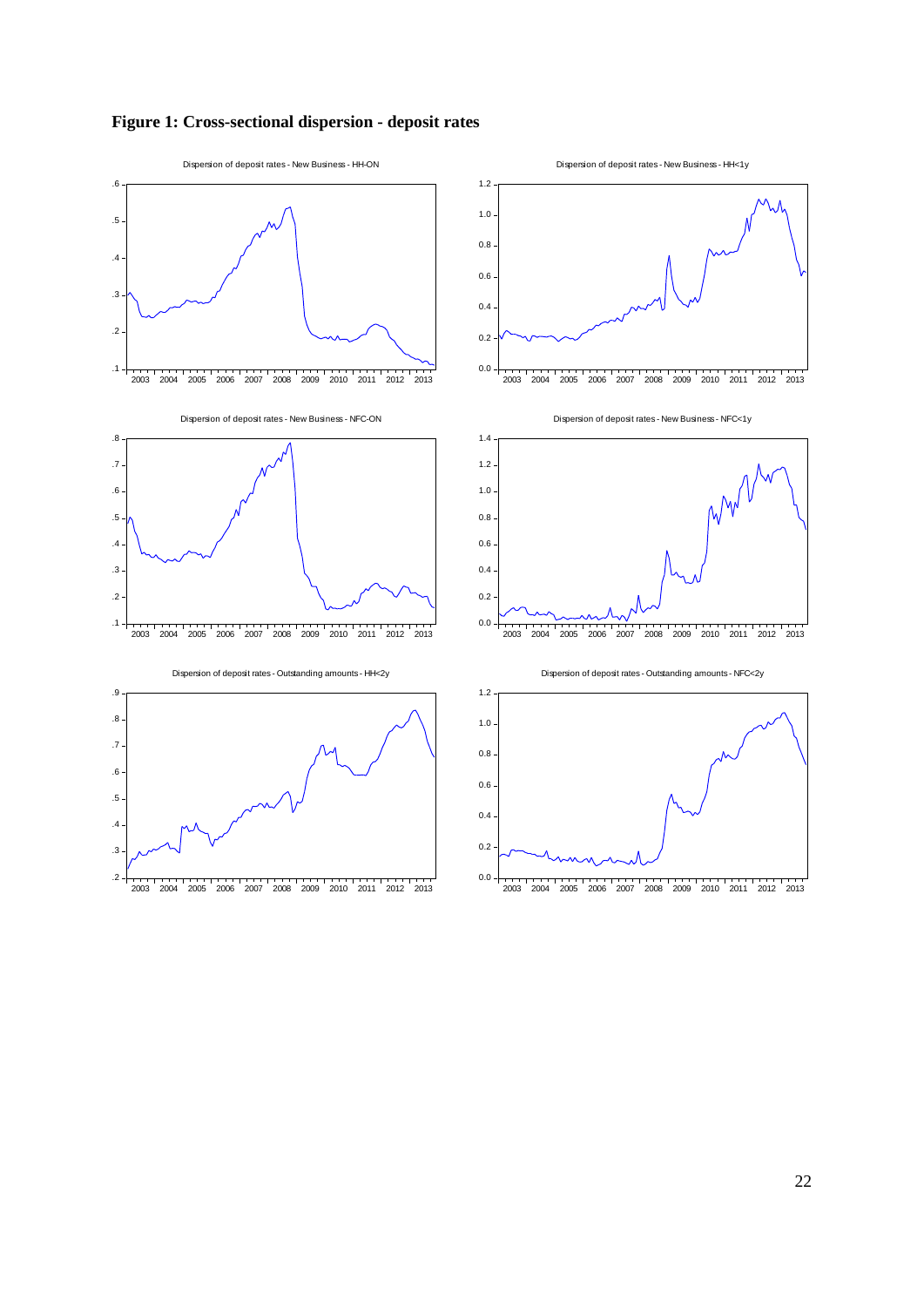

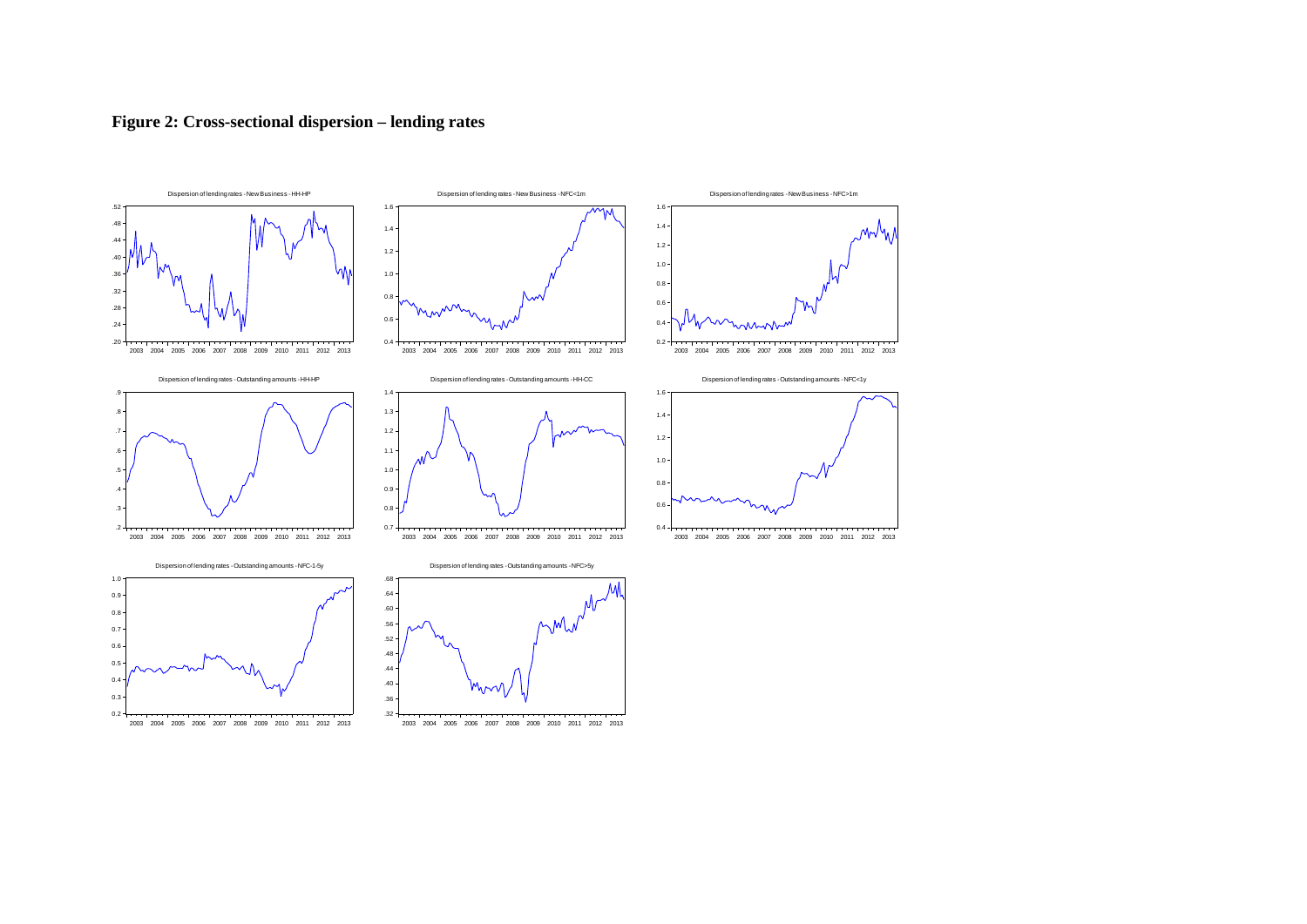

# **Figure 3:**  $\beta_{2t}$  (sovereign risk) – with industrial production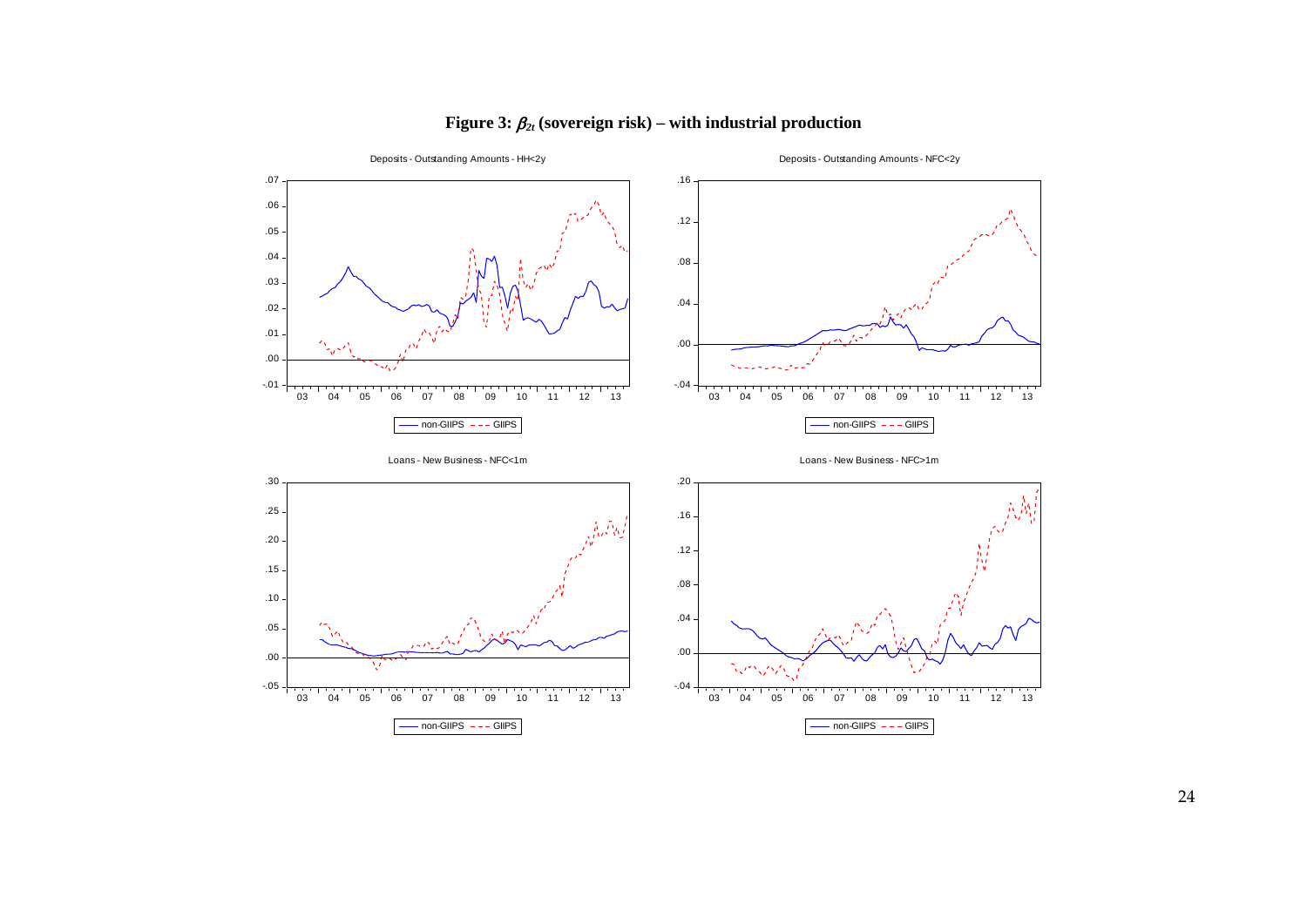

# **Figure 4:**  $\beta_{2t}$  (sovereign risk) – with economic sentiment indicator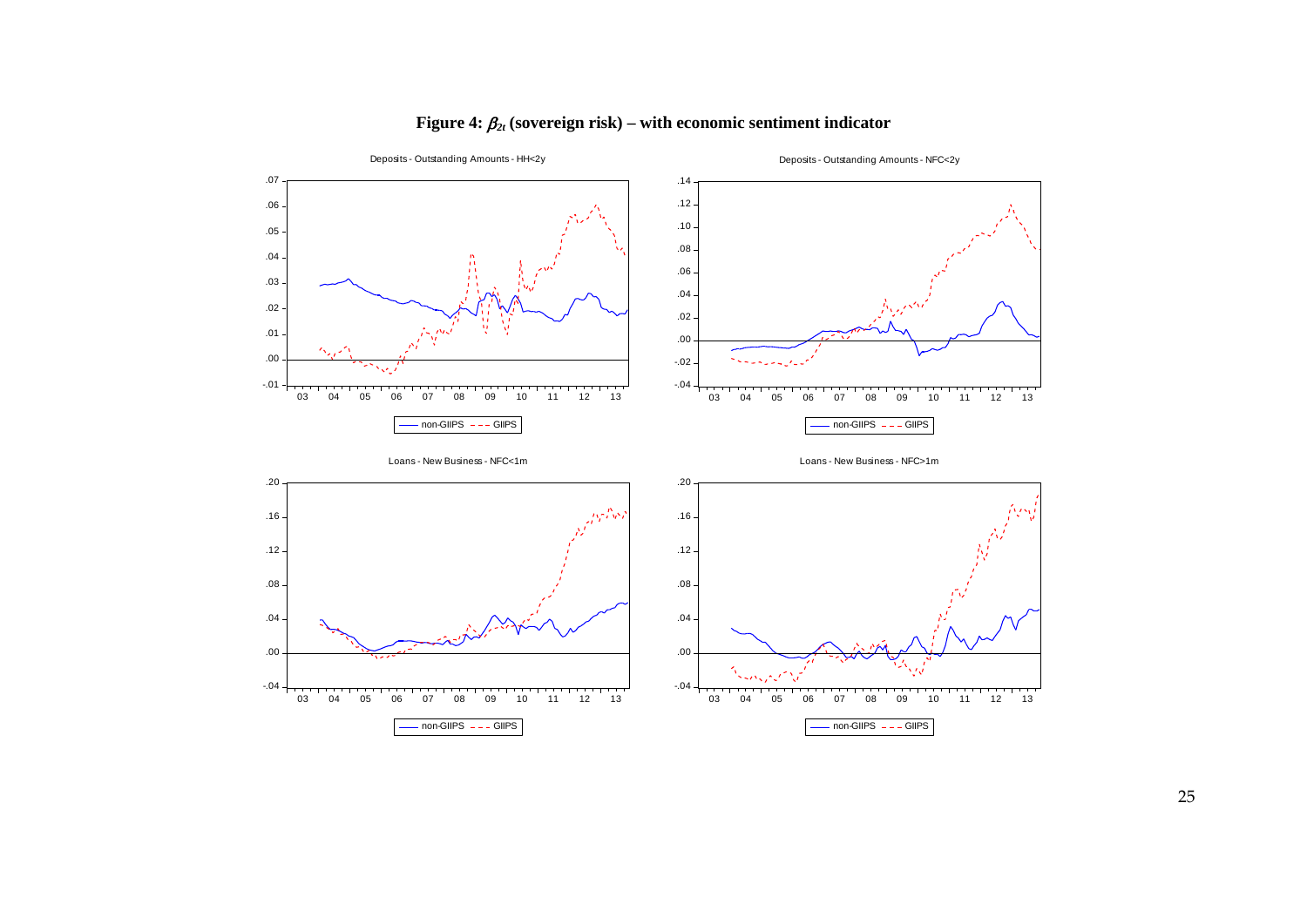| ECB-line | Abbreviation                        | Description                                            | DE   | NL   | FI   | AT   | BE   | <b>FR</b> | IT   | IE        | ES   | PT   | <b>GR</b> |
|----------|-------------------------------------|--------------------------------------------------------|------|------|------|------|------|-----------|------|-----------|------|------|-----------|
|          |                                     |                                                        |      |      |      |      |      |           |      |           |      |      |           |
|          | Deposit rates - Outstanding amounts |                                                        |      |      |      |      |      |           |      |           |      |      |           |
| 1111     | <b>HH-ON</b>                        | Households - overnight                                 | 0.50 | 0.78 | 0.37 | 0.31 | 0.63 | 0.77      | 0.35 | 0.50      | 0.61 | 0.22 | 0.66      |
| 1112     | HH <sub>1y</sub>                    | Households - maturity up to 1 year                     | 0.46 | 0.27 | 0.39 | 0.43 | 0.72 | 0.21      | 0.29 | <b>NA</b> | 0.62 | 0.08 | 0.30      |
| 1121     | NFC-ON                              | Non-financial corporations - overnight                 | 0.62 | 0.62 | 0.29 | 0.35 | 0.67 | 0.41      | 0.21 | 0.34      | 0.40 | 0.30 | 0.73      |
| 1122     | NFC < 1y                            | Non-financial corporations - maturity up to 1 year     | 0.55 | 0.31 | 0.36 | 0.64 | 0.59 | 0.36      | NA   | <b>NA</b> | 0.25 | 0.59 | 0.37      |
|          | Deposit rates - Outstanding amounts |                                                        |      |      |      |      |      |           |      |           |      |      |           |
| 211      | HH < 2y                             | Households - maturity up to 2 years                    | 0.64 | 0.76 | 0.10 | 0.37 | 0.93 | 0.51      | 0.14 | 0.26      | 0.07 | 0.01 | 0.12      |
| 213      | NFC < 2y                            | Non-financial corporations - maturity up to 2 years    | 0.51 | 0.53 | 0.27 | 0.61 | 0.64 | 0.44      | 0.11 | 0.17      | 0.10 | 0.06 | 0.02      |
|          |                                     |                                                        |      |      |      |      |      |           |      |           |      |      |           |
|          | Lending rates - New Business        |                                                        |      |      |      |      |      |           |      |           |      |      |           |
| 1215     | HH-HP                               | Households - housing purchase $<$ 1 year rate fixation | 0.38 | 0.34 | 0.32 | 0.54 | 0.45 | 0.34      | 0.24 | 0.23      | 0.22 | 0.25 | 0.48      |
| 1228     | NFC<1m                              | Non-financial corporations - up to EUR 1 million       | 0.36 | 0.53 | 0.57 | 0.44 | 0.59 | 0.45      | 0.33 | 0.20      | 0.11 | 0.06 | 0.17      |
| 1229     | NFC>1m                              | Non-financial corporations - over EUR 1 million        | 0.89 | 0.74 | 0.71 | 0.54 | 0.67 | 0.42      | 0.65 | 0.68      | 0.63 | 0.47 | 0.67      |
|          | Lending rates - Outstanding amounts |                                                        |      |      |      |      |      |           |      |           |      |      |           |
| 2211     | HH-HP                               | Households - housing purchase over 5 years             | 0.97 | 0.14 | 0.40 | 0.56 | 0.92 | 0.10      | 0.43 | 0.41      | 0.12 | 0.22 | 0.95      |
| 2212     | HH-CC                               | Households - consumer credit over 5 years              | 0.98 | 0.78 | 0.52 | 0.39 | 1.00 | 0.34      | 0.19 | 0.54      | 0.14 | 0.32 | 0.93      |
| 2221     | NFC < 1y                            | Non-financial corporations - up to 1 year              | 0.70 | 0.70 | 0.50 | 0.39 | 0.43 | 0.89      | 0.25 | 0.29      | 0.15 | 0.05 | 0.19      |
| 2222     | $NFC-1-5y$                          | Non-financial corporations - over 1 and up to 5 years  | 0.37 | 0.29 | 0.26 | 0.38 | 0.74 | 0.69      | 0.25 | 0.36      | 0.23 | 0.14 | 0.21      |
| 2223     | NFC > 5y                            | Non-financial corporations - over 5 years              | 0.89 | 0.47 | 0.61 | 0.36 | 1.00 | 0.70      | 0.43 | 0.42      | 0.07 | 0.25 | 0.18      |
|          |                                     |                                                        |      |      |      |      |      |           |      |           |      |      |           |

## **Table 1: P-values ADF unit root tests on interest rates**

Note: the numbers in the table are p-values of augmented Dickey-Fuller unit root tests with automatic lag selection. NA implies that the data are not available.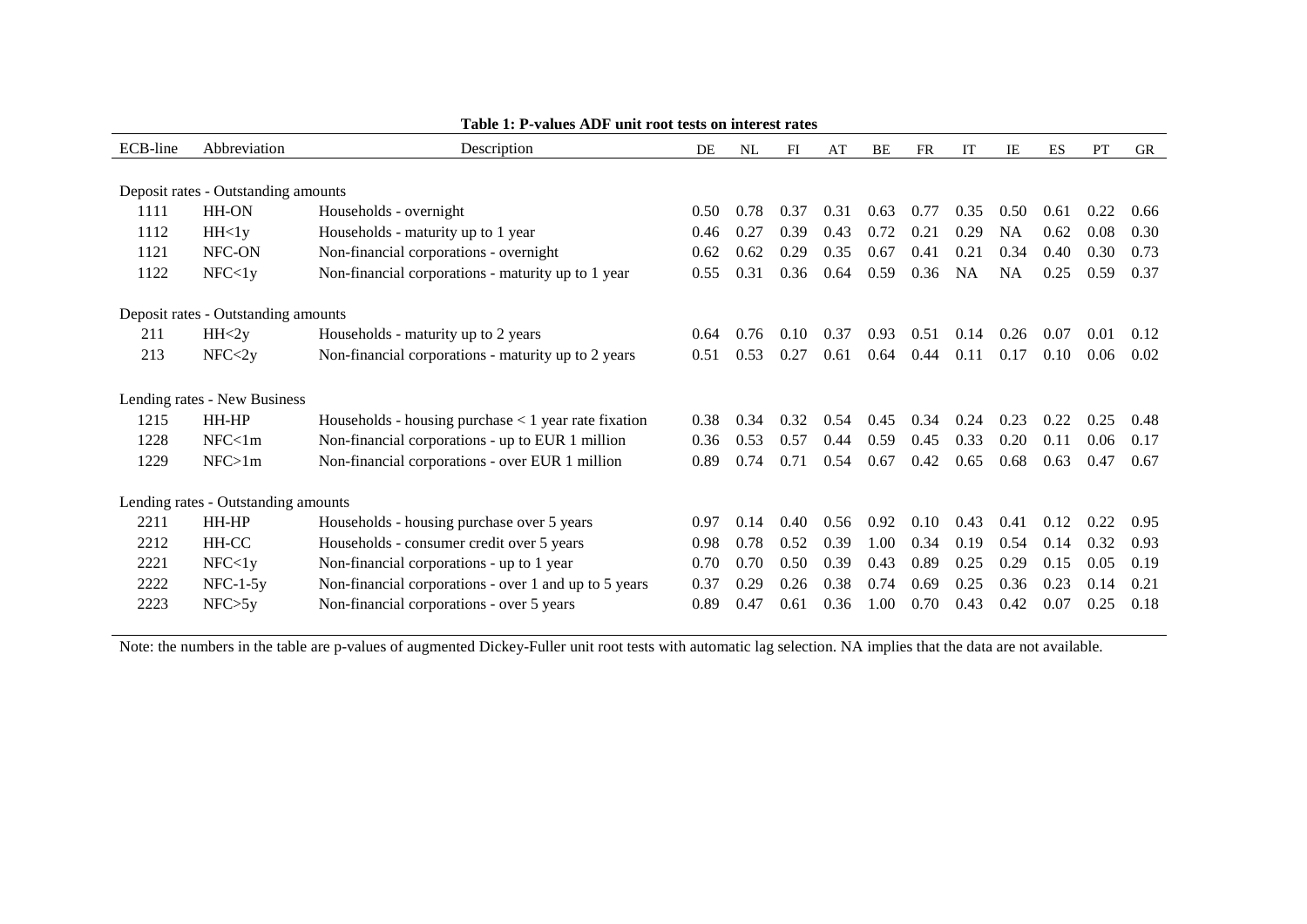| Table 2: Estimates of $\sigma$ -convergence |                                     |                 |           |                 |           |                 |           |  |  |  |  |  |  |
|---------------------------------------------|-------------------------------------|-----------------|-----------|-----------------|-----------|-----------------|-----------|--|--|--|--|--|--|
|                                             | (a)                                 | (b)             |           | (c)             |           | (d)             |           |  |  |  |  |  |  |
|                                             | ratio:                              | 2003:01-2008:08 |           | 2003:01-2013:11 |           | 2003:01-2013:11 |           |  |  |  |  |  |  |
|                                             | 2013.11/2006.10                     | R               | Adj. Rsq. | ß               | Adj. Rsq. | ß               | Adj. Rsq. |  |  |  |  |  |  |
| Deposit rates - New Business                |                                     |                 |           |                 |           | risk-adjusted   |           |  |  |  |  |  |  |
| HH-ON                                       | 30%                                 | $0.0040*$       | 0.81      | $-0.0014*$      | 0.20      | $-0.0016*$      | 0.23      |  |  |  |  |  |  |
| HH <sub>1y</sub>                            | 203%                                | $0.0035*$       | 0.74      | $0.0069*$       | 0.81      | $0.0027*$       | 0.59      |  |  |  |  |  |  |
| NFC-ON                                      | 32%                                 | $0.0055*$       | 0.64      | $-0.0022*$      | 0.21      | $-0.0030*$      | 0.30      |  |  |  |  |  |  |
| NFC < 1y                                    | 1685%                               | 0.0002          | $-0.01$   | $0.0097*$       | 0.77      | $0.0042*$       | 0.79      |  |  |  |  |  |  |
|                                             |                                     |                 |           |                 |           |                 |           |  |  |  |  |  |  |
|                                             | Deposit rates - Outstanding amounts |                 |           |                 |           |                 |           |  |  |  |  |  |  |
| HH < 2y                                     | 158%                                | $0.0035*$       | 0.89      | $0.0042*$       | 0.92      | $0.0032*$       | 0.83      |  |  |  |  |  |  |
| NFC < 2y                                    | 632%                                | $-0.0010*$      | 0.52      | $0.0082*$       | 0.77      | $0.0058*$       | 0.78      |  |  |  |  |  |  |
| Lending rates - New Business                |                                     |                 |           |                 |           |                 |           |  |  |  |  |  |  |
| HH-HP                                       | 142%                                | $-0.0026*$      | 0.74      | $0.0007*$       | 0.12      | $-0.0001$       | $-0.01$   |  |  |  |  |  |  |
| NFC<1m                                      | 229%                                | $-0.0028*$      | 0.64      | $0.0077*$       | 0.66      | $0.0050*$       | 0.69      |  |  |  |  |  |  |
| NFC>1m                                      | 366%                                | $-0.0012*$      | 0.27      | $0.0084*$       | 0.73      | $0.0030*$       | 0.49      |  |  |  |  |  |  |
|                                             | Lending rates - Outstanding amounts |                 |           |                 |           |                 |           |  |  |  |  |  |  |
| HH-HP                                       | 253%                                | $-0.0062*$      | 0.59      | $0.0019*$       | 0.16      | $0.0027*$       | 0.23      |  |  |  |  |  |  |
| HH-CC                                       | 112%                                | $-0.0031*$      | 0.13      | $0.0018*$       | 0.18      | $0.0014*$       | 0.10      |  |  |  |  |  |  |
| NFC < 1y                                    | 232%                                | $-0.0015*$      | 0.62      | $0.0080*$       | 0.72      | $0.0063*$       | 0.73      |  |  |  |  |  |  |
| $NFC-1-5y$                                  | 172%                                | $0.0010*$       | 0.34      | $0.0028*$       | 0.38      | $0.0020*$       | 0.36      |  |  |  |  |  |  |
| NFC > 5y                                    | 155%                                | $-0.0030*$      | 0.73      | $0.0011*$       | 0.21      | $0.0015*$       | 0.34      |  |  |  |  |  |  |
|                                             |                                     |                 |           |                 |           |                 |           |  |  |  |  |  |  |

Note:  $* =$  significant at a 5% level.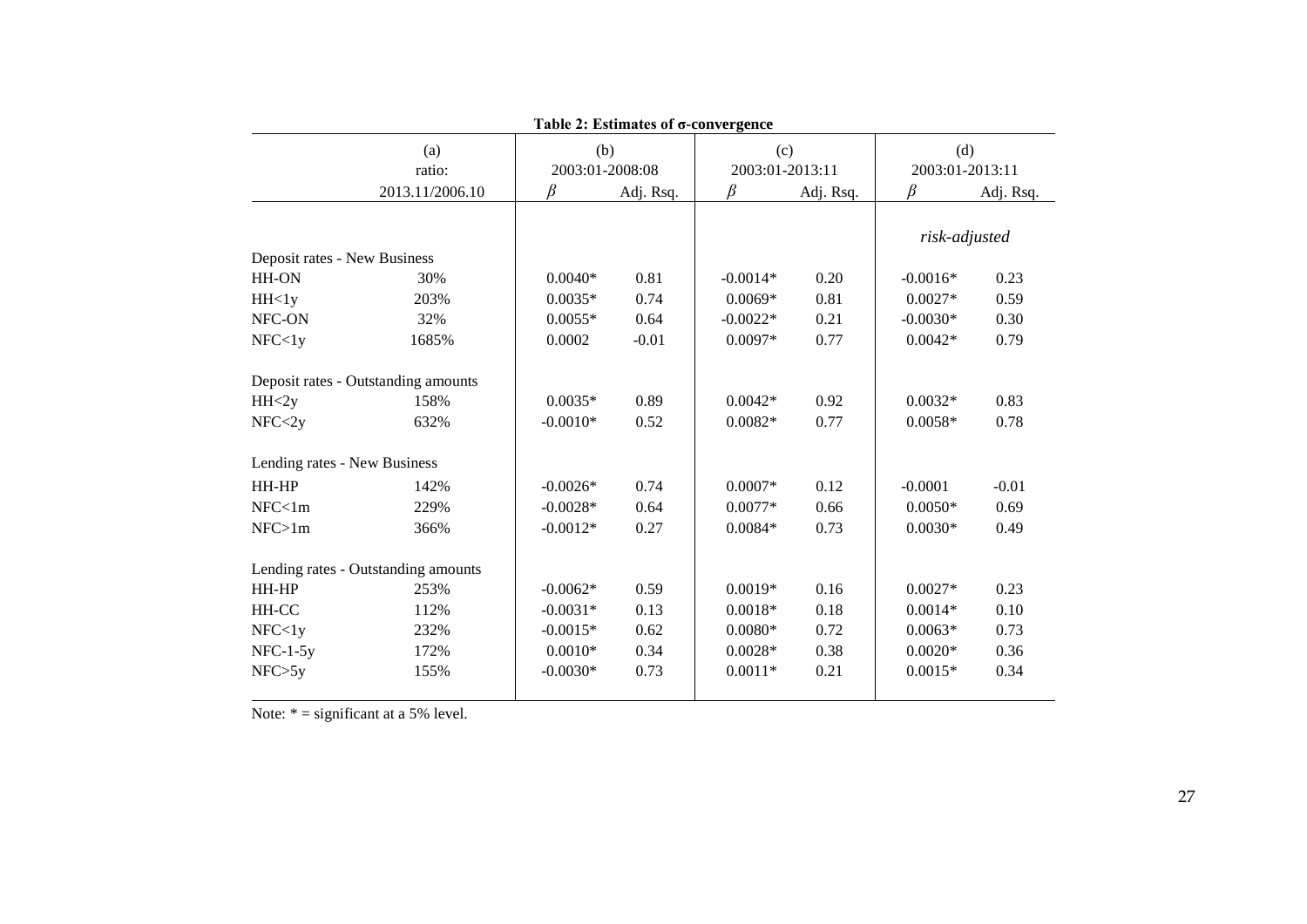|                                                                        |          | Outstanding amounts |              |          |                  |          |
|------------------------------------------------------------------------|----------|---------------------|--------------|----------|------------------|----------|
|                                                                        |          |                     | New business |          |                  |          |
|                                                                        | HH-ON    | HH<1y               | NFC-ON       | NFC < 1y | HH <sub>2y</sub> | NFC < 2y |
|                                                                        |          |                     |              |          |                  |          |
| $\sigma_{v1}$ , standard deviation of state $\beta_1$ (pass-through)   |          |                     |              |          |                  |          |
| DE                                                                     | 0.00     | 0.00                | 1.97         | 2.02     | 0.00             | 0.89     |
| $\rm NL$                                                               | 0.30     | 0.70                | 1.24         | 0.95     | 0.00             | 0.00     |
| FI                                                                     | 1.20     | 0.00                | 2.62         | 2.52     | 0.00             | 0.70     |
| AT                                                                     | 0.00     | 0.84                | 2.36         | 0.98     | 0.00             | 0.13     |
| BE                                                                     | 1.94     | 0.00                | 2.67         | 3.17     | 0.00             | 0.65     |
| FR                                                                     | 0.38     | 0.00                | 1.45         | 1.76     | 0.68             | 0.00     |
| IT                                                                     | 0.63     | 3.07                | 0.48         |          | 0.00             | 0.00     |
| IE                                                                     | 1.13     |                     | 1.39         |          | 0.00             | 0.00     |
| ES                                                                     | 1.71     | 0.00                | 0.86         | 0.00     | 0.00             | 0.00     |
| ${\cal PT}$                                                            | 0.80     | 1.44                | 3.21         | 1.41     | 0.00             | 0.00     |
| ${\rm GR}$                                                             | 0.20     | 0.00                | 0.58         | 0.00     | 0.00             | 0.00     |
| Average                                                                | 0.75     | 0.61                | 1.71         | 1.42     | 0.06             | 0.22     |
|                                                                        |          |                     |              |          |                  |          |
| $\sigma_{v2}$ , standard deviation of state $\beta_2$ (sovereign risk) |          |                     |              |          |                  |          |
| DE                                                                     | 0.26     | 3.16                | 0.00         | 1.16     | 0.68             | 0.64     |
| $\rm NL$                                                               | 0.17     | 5.00                | 1.05         | 2.72     | 1.55             | 2.09     |
| ${\rm FI}$                                                             | 0.32     | 2.00                | 0.24         | 2.37     | 0.67             | 0.31     |
| $\mathbf{A}\mathbf{T}$                                                 | 0.36     | 1.05                | 0.53         | 0.62     | 1.11             | 0.88     |
| $\rm BE$                                                               | 2.04     | 0.00                | 0.42         | 0.84     | 0.33             | $0.01\,$ |
| ${\rm FR}$                                                             | 0.00     | 1.81                | 0.15         | 2.83     | 0.24             | 0.70     |
| IT                                                                     | 0.18     | 2.13                | 0.64         |          | 1.06             | 1.14     |
| IE                                                                     | 0.00     |                     | 0.57         |          | 0.00             | 0.60     |
| ES                                                                     | 1.79     | 2.99                | $0.00\,$     | 2.09     | 0.46             | 0.60     |
| ${\cal PT}$                                                            | 0.12     | 2.93                | 0.16         | 5.48     | 1.05             | 2.11     |
| ${\rm GR}$                                                             | 0.14     | 1.77                | 0.15         | 3.54     | 0.92             | 1.20     |
| Average                                                                | 0.49     | 2.28                | 0.35         | 2.41     | 0.73             | 0.93     |
|                                                                        |          |                     |              |          |                  |          |
| $\sigma_{v3}$ , standard deviation of state $\beta_3$ (credit risk)    |          |                     |              |          |                  |          |
| DE                                                                     | 0.01     | 0.69                | 0.00         | $0.00\,$ | 0.12             | 0.00     |
| NL                                                                     | $0.00\,$ | 0.00                | 0.41         | $0.00\,$ | 0.63             | 0.00     |
| FI                                                                     | 0.00     | 0.61                | $0.00\,$     | $0.00\,$ | 0.00             | $0.00\,$ |
| AT                                                                     | 0.00     | 0.36                | 0.00         | 0.00     | 0.00             | 0.00     |
| BЕ                                                                     | 2.07     | 3.42                | 0.00         | 0.14     | 0.86             | 1.06     |
| FR                                                                     | 0.15     | 0.92                | $0.00\,$     | 0.00     | 0.13             | 0.00     |
| IT                                                                     | $0.00\,$ | 0.02                | $0.00\,$     |          | $0.00\,$         | 0.12     |
| IE                                                                     | 0.43     |                     | $0.00\,$     |          | 0.64             | 0.45     |
|                                                                        | 1.99     | 0.00                |              |          |                  |          |
| ES                                                                     |          |                     | $0.00\,$     | 1.17     | 0.00             | 0.00     |
| ${\cal PT}$                                                            | $0.00\,$ | $0.00\,$            | $0.00\,$     | $0.00\,$ | 0.00             | 0.00     |
| GR                                                                     | $0.00\,$ | 0.00                | $0.00\,$     | $0.00\,$ | 0.00             | 0.00     |
| Average                                                                | 0.42     | 0.60                | 0.04         | 0.15     | 0.22             | 0.15     |

**Table 3: Standard deviations of time-varying coefficients - deposit rates**

Note: for presentation purposes the standard deviations have been pre-multiplied by 100.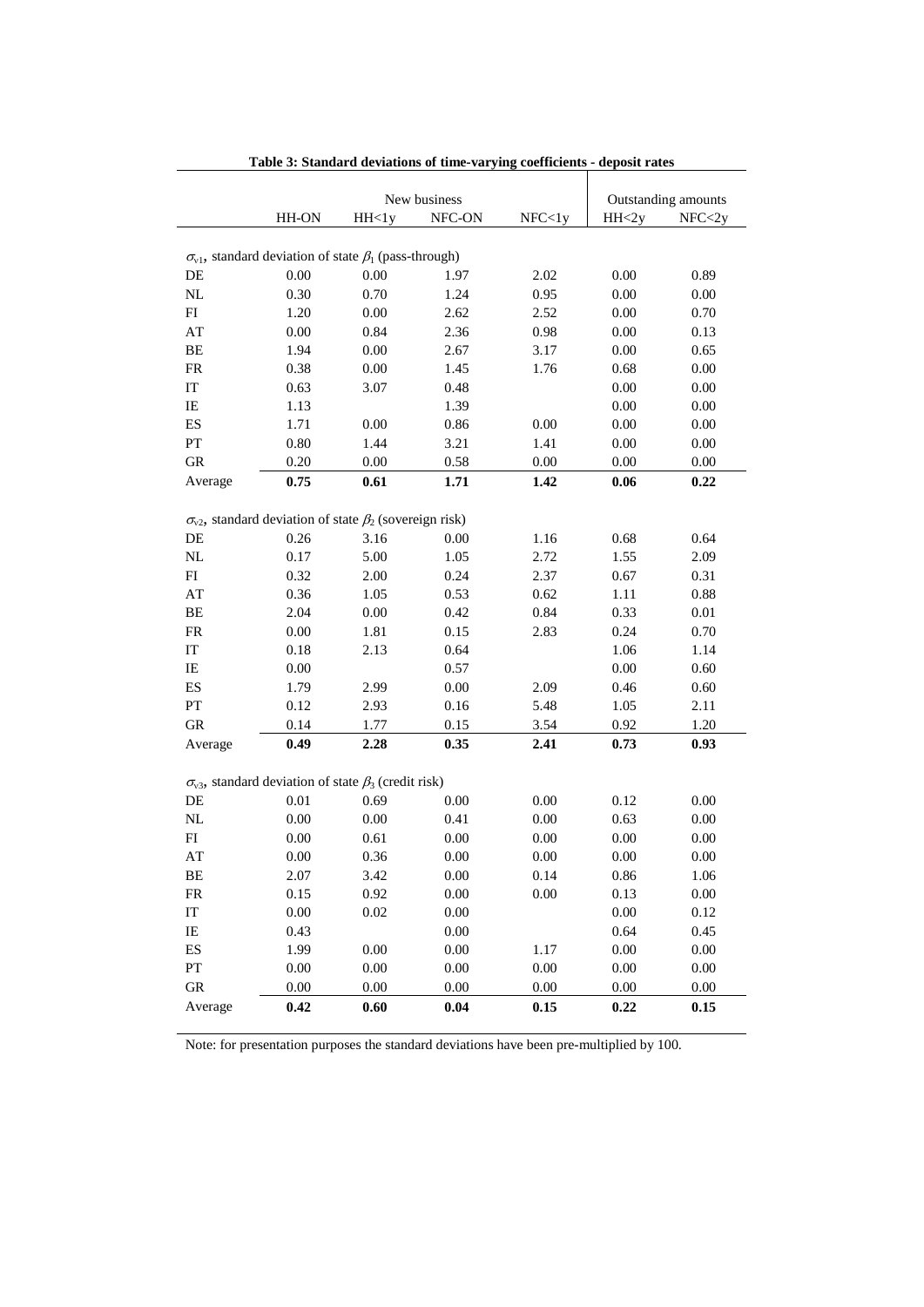|                            |          | New business                                                           |          | Outstanding amounts |          |          |            |          |  |  |  |  |
|----------------------------|----------|------------------------------------------------------------------------|----------|---------------------|----------|----------|------------|----------|--|--|--|--|
|                            | HH-HP    | NFC<1m                                                                 | NFC>1m   | HH-HP               | HH-CC    | NFC < 1y | $NFC-1-5y$ | NFC > 5v |  |  |  |  |
|                            |          |                                                                        |          |                     |          |          |            |          |  |  |  |  |
|                            |          | $\sigma_{v1}$ , standard deviation of state $\beta_1$ (pass-through)   |          |                     |          |          |            |          |  |  |  |  |
| DE                         | 0.45     | 0.53                                                                   | 0.00     | 0.00                | 0.09     | 0.43     | 0.47       | $0.00\,$ |  |  |  |  |
| $\rm NL$                   | 2.13     | 0.00                                                                   | 0.00     | 0.28                | 0.00     | 0.56     | 0.70       | 0.51     |  |  |  |  |
| FI                         | 2.09     | 0.00                                                                   | 0.00     | 1.89                | 2.00     | 0.70     | 0.42       | 0.39     |  |  |  |  |
| $\mathbf{A}\mathbf{T}$     | 0.00     | 1.74                                                                   | 1.04     | 0.00                | 0.33     | 1.15     | 0.17       | 0.68     |  |  |  |  |
| $\rm BE$                   | 1.16     | 0.00                                                                   | 2.43     | 0.17                | 0.00     | 1.67     | 0.37       | 3.92     |  |  |  |  |
| ${\sf FR}$                 | 0.00     | 0.00                                                                   | 3.38     | 0.00                | 0.00     | 0.00     | 0.00       | 0.00     |  |  |  |  |
| $\ensuremath{\mathsf{IT}}$ | 0.24     | 0.00                                                                   | 0.98     | 0.00                | 0.43     | 0.01     | 0.15       | 0.00     |  |  |  |  |
| $\rm IE$                   | 2.10     | 0.00                                                                   | 0.00     | 2.26                | 0.00     | 1.18     | 0.76       | 0.00     |  |  |  |  |
| ${\rm ES}$                 | 1.13     | 0.00                                                                   | 1.60     | 0.24                | 0.10     | 0.00     | 0.00       | 0.33     |  |  |  |  |
| PT                         | 1.95     | 0.00                                                                   | 0.00     | 4.04                | 0.70     | 0.00     | 0.00       | 0.40     |  |  |  |  |
| ${\rm GR}$                 | 3.40     | 0.00                                                                   | 0.01     | 0.00                | 0.00     | 0.00     | 0.00       | 0.00     |  |  |  |  |
| Average                    | 1.33     | 0.21                                                                   | 0.86     | $\bf 0.81$          | 0.33     | 0.52     | 0.28       | 0.57     |  |  |  |  |
|                            |          |                                                                        |          |                     |          |          |            |          |  |  |  |  |
|                            |          | $\sigma_{v2}$ , standard deviation of state $\beta_2$ (sovereign risk) |          |                     |          |          |            |          |  |  |  |  |
| DE                         | 0.06     | 0.00                                                                   | 0.00     | 0.00                | 0.22     | 0.18     | 0.00       | 0.09     |  |  |  |  |
| $\rm NL$                   | 0.77     | 2.53                                                                   | $0.00\,$ | $0.00\,$            | $0.00\,$ | 0.37     | 0.65       | 0.00     |  |  |  |  |
| ${\rm FI}$                 | 0.78     | 1.07                                                                   | 3.68     | 0.97                | 0.00     | $0.80\,$ | 0.03       | $0.00\,$ |  |  |  |  |
| $\mathbf{A}\mathbf{T}$     | 0.00     | $0.00\,$                                                               | 1.88     | $0.00\,$            | $0.00\,$ | 0.12     | 0.01       | 0.15     |  |  |  |  |
| $\rm BE$                   | 1.29     | 0.53                                                                   | 0.36     | 0.03                | 0.56     | 0.31     | 0.53       | 3.87     |  |  |  |  |
| ${\rm FR}$                 | 0.07     | $0.00\,$                                                               | $0.00\,$ | 0.37                | $0.00\,$ | $0.00\,$ | $0.00\,$   | 0.81     |  |  |  |  |
| $\ensuremath{\mathsf{IT}}$ | 1.01     | 1.57                                                                   | 2.38     | $0.00\,$            | 0.12     | 0.99     | 0.61       | 0.00     |  |  |  |  |
| $\rm IE$                   | 1.99     | 4.98                                                                   | 3.81     | 1.10                | $0.00\,$ | 0.84     | 0.00       | $0.00\,$ |  |  |  |  |
| $\mathop{\hbox{\rm ES}}$   | 0.69     | 1.95                                                                   | 4.06     | 0.27                | 0.06     | 0.44     | 0.34       | 0.13     |  |  |  |  |
| ${\cal PT}$                | 1.71     | 0.93                                                                   | 1.88     | 4.06                | $0.00\,$ | 0.62     | 0.58       | 0.31     |  |  |  |  |
| ${\rm GR}$                 | 2.49     | 1.26                                                                   | 2.69     | 0.21                | 1.29     | 0.23     | 0.64       | 0.37     |  |  |  |  |
| Average                    | 0.99     | 1.35                                                                   | 1.89     | 0.64                | 0.21     | 0.45     | 0.31       | 0.52     |  |  |  |  |
|                            |          |                                                                        |          |                     |          |          |            |          |  |  |  |  |
|                            |          | $\sigma_{v3}$ , standard deviation of state $\beta_3$ (credit risk)    |          |                     |          |          |            |          |  |  |  |  |
| DE                         | 0.00     | 0.55                                                                   | 1.10     | 0.03                | $0.00\,$ | 0.48     | 0.41       | 0.29     |  |  |  |  |
| $\rm NL$                   | $0.00\,$ | 0.62                                                                   | 0.44     | $0.08\,$            | 0.50     | 0.53     | 0.42       | 0.21     |  |  |  |  |
| FI                         | 0.48     | 1.08                                                                   | $0.00\,$ | $0.00\,$            | $0.00\,$ | 0.32     | 0.17       | 0.00     |  |  |  |  |
| AT                         | 0.51     | 0.55                                                                   | 0.00     | 0.00                | 0.00     | 0.00     | 0.62       | 0.00     |  |  |  |  |
| BЕ                         | $0.00\,$ | 0.97                                                                   | 0.98     | $0.00\,$            | 0.24     | 0.00     | $0.00\,$   | 3.81     |  |  |  |  |
| ${\sf FR}$                 | $0.00\,$ | 0.75                                                                   | 1.14     | 1.51                | 2.26     | 0.20     | 0.44       | $0.70\,$ |  |  |  |  |
| $\ensuremath{\mathsf{IT}}$ | $0.00\,$ | $0.00\,$                                                               | $0.00\,$ | 0.30                | $0.00\,$ | 0.47     | $0.00\,$   | 0.26     |  |  |  |  |
| IE                         | $0.00\,$ | 1.11                                                                   | 1.69     | $0.00\,$            | $0.81\,$ | 0.32     | 0.03       | 0.69     |  |  |  |  |
| $\mathop{\hbox{\rm ES}}$   | 0.25     | 0.67                                                                   | 0.33     | $0.00\,$            | 0.10     | 0.35     | 0.33       | $0.00\,$ |  |  |  |  |
| ${\cal PT}$                | 0.00     | $0.00\,$                                                               | $0.00\,$ | 4.13                | 0.24     | $0.00\,$ | $0.00\,$   | $0.00\,$ |  |  |  |  |
| ${\rm GR}$                 | 2.54     | 2.56                                                                   | 3.66     | 0.37                | 1.81     | 0.46     | 0.00       | 0.30     |  |  |  |  |
| Average                    | 0.34     | 0.81                                                                   | 0.85     | 0.58                | 0.54     | 0.28     | 0.22       | 0.57     |  |  |  |  |

**Table 4: Standard deviations of time-varying coefficients - lending rates**

Note: for presentation purposes the standard deviations have been pre-multiplied by 100.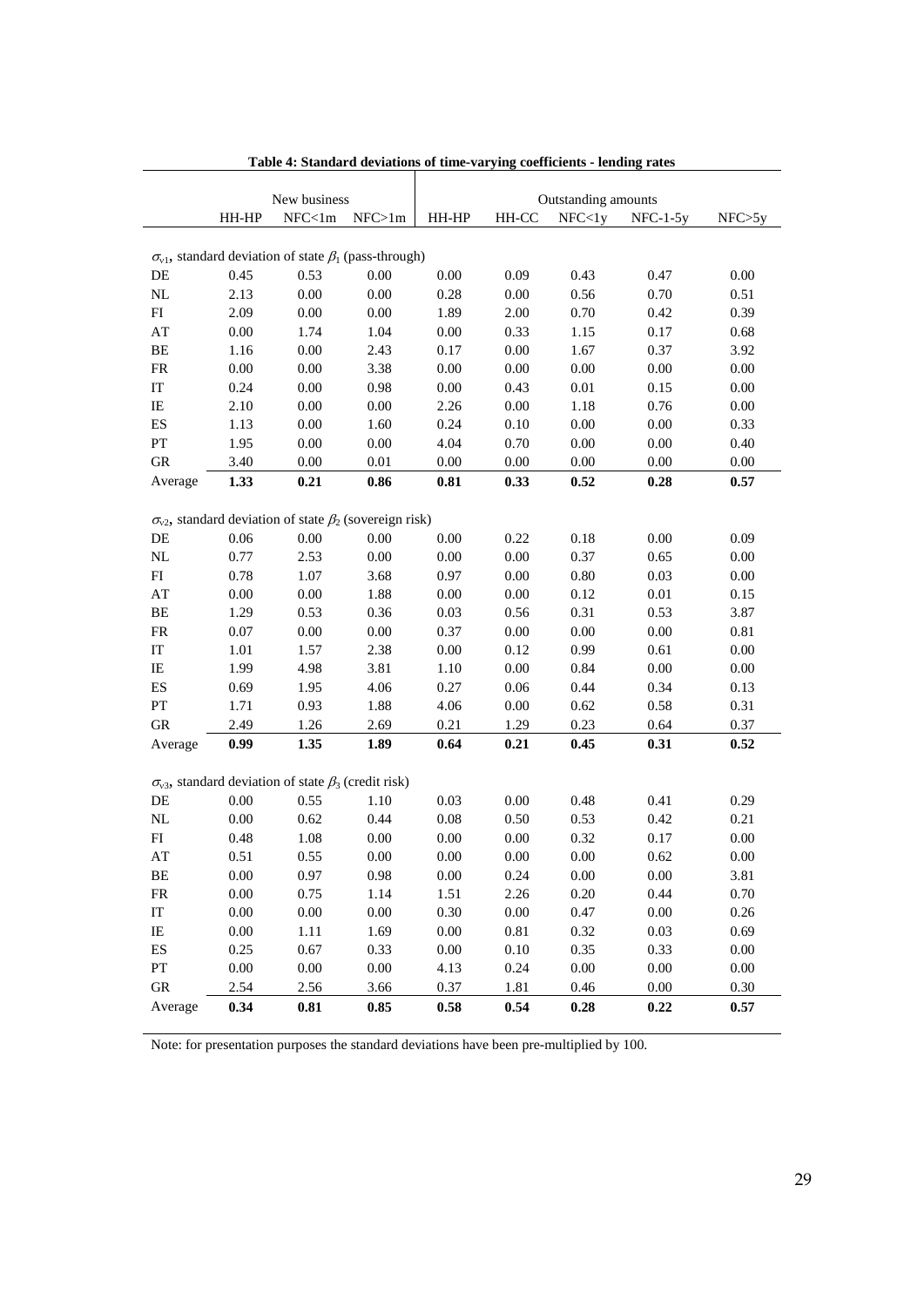|                                                                         | Table 5: Summary of time-varying coefficients |                 |         |               |         |          |               |              |        |                     |         |          |            |          |  |
|-------------------------------------------------------------------------|-----------------------------------------------|-----------------|---------|---------------|---------|----------|---------------|--------------|--------|---------------------|---------|----------|------------|----------|--|
|                                                                         |                                               |                 |         | Deposit rates |         |          | Lending rates |              |        |                     |         |          |            |          |  |
|                                                                         | New business<br>Outstanding amounts           |                 |         |               |         |          |               | New business |        | Outstanding amounts |         |          |            |          |  |
|                                                                         | HH-ON                                         | HH <sub>1</sub> | NFC-ON  | NFC < 1y      | HH < 2v | NFC < 2v | HH-HP         | NFC<1m       | NFC>1m | HH-HP               | HH-CC   | NFC < 1y | $NFC-1-5v$ | NFC > 5y |  |
|                                                                         |                                               |                 |         |               |         |          |               |              |        |                     |         |          |            |          |  |
| State 1 (pass-through): pre-post change in mean $\beta_1$               |                                               |                 |         |               |         |          |               |              |        |                     |         |          |            |          |  |
| <b>GIIPS</b>                                                            | $-0.02$                                       | 0.06            | $-0.02$ | 0.01          | 0.00    | 0.00     | 0.04          | 0.00         | 0.02   | $-0.01$             | 0.00    | $-0.02$  | 0.00       | 0.00     |  |
| non-GIIPS                                                               | 0.00                                          | 0.00            | $-0.12$ | $-0.06$       | $-0.01$ | 0.00     | 0.02          | $-0.01$      | 0.00   | 0.00                | $-0.01$ | $-0.03$  | 0.01       | $-0.01$  |  |
| State 1 (pass-through): pre-post change in % significant $\beta_1$ 's   |                                               |                 |         |               |         |          |               |              |        |                     |         |          |            |          |  |
| <b>GIIPS</b>                                                            | $-0.10$                                       | 0.10            | $-0.03$ | 0.01          | 0.06    | 0.05     | 0.03          | 0.03         | 0.04   | 0.01                | 0.05    | 0.05     | 0.05       | 0.05     |  |
| non-GIIPS                                                               | $-0.06$                                       | 0.03            | 0.03    | 0.13          | 0.09    | 0.15     | 0.14          | 0.02         | 0.08   | 0.13                | 0.14    | 0.15     | 0.15       | 0.05     |  |
| State 2 (sovereign risk): pre-post change in mean $\beta_2$             |                                               |                 |         |               |         |          |               |              |        |                     |         |          |            |          |  |
| <b>GIIPS</b>                                                            | 0.00                                          | 0.14            | 0.01    | 0.11          | 0.03    | 0.09     | 0.03          | 0.10         | 0.08   | 0.00                | $-0.01$ | 0.03     | 0.02       | 0.01     |  |
| non-GIIPS                                                               | 0.00                                          | 0.03            | $-0.01$ | $-0.04$       | 0.00    | 0.00     | 0.00          | 0.01         | 0.00   | 0.00                | $-0.01$ | $-0.01$  | $-0.01$    | $-0.02$  |  |
| State 2 (sovereign risk): pre-post change in % significant $\beta_2$ 's |                                               |                 |         |               |         |          |               |              |        |                     |         |          |            |          |  |
| <b>GIIPS</b>                                                            | 0.14                                          | 0.75            | 0.10    | 0.45          | 0.63    | 0.65     | 0.23          | 0.58         | 0.29   | 0.00                | 0.01    | 0.52     | 0.28       | 0.24     |  |
| non-GIIPS                                                               | 0.11                                          | 0.16            | 0.02    | 0.03          | 0.22    | 0.20     | 0.02          | 0.13         | 0.06   | 0.00                | 0.01    | 0.00     | 0.00       | $-0.16$  |  |
| State 3 (credit risk): pre-post change in mean $\beta_3$                |                                               |                 |         |               |         |          |               |              |        |                     |         |          |            |          |  |
| <b>GIIPS</b>                                                            | 0.00                                          | 0.00            | 0.00    | 0.00          | 0.00    | 0.00     | 0.00          | 0.00         | 0.00   | 0.00                | 0.00    | 0.00     | 0.00       | 0.00     |  |
| non-GIIPS                                                               | 0.00                                          | 0.00            | 0.00    | $-0.01$       | 0.00    | 0.10     | 0.00          | 0.01         | 0.00   | 0.00                | 0.01    | 0.00     | 0.00       | 0.01     |  |
| State 3 (credit risk): pre-post change in % significant $\beta_3$ 's    |                                               |                 |         |               |         |          |               |              |        |                     |         |          |            |          |  |
| <b>GIIPS</b>                                                            | 0.00                                          | 0.00            | 0.00    | 0.00          | 0.00    | 0.00     | 0.00          | 0.00         | 0.00   | 0.00                | 0.00    | 0.00     | 0.00       | 0.00     |  |
| non-GIIPS                                                               | 0.00                                          | 0.00            | 0.00    | $-0.01$       | 0.00    | 0.10     | 0.00          | 0.01         | 0.00   | 0.00                | 0.01    | 0.00     | 0.00       | 0.01     |  |
|                                                                         |                                               |                 |         |               |         |          |               |              |        |                     |         |          |            |          |  |